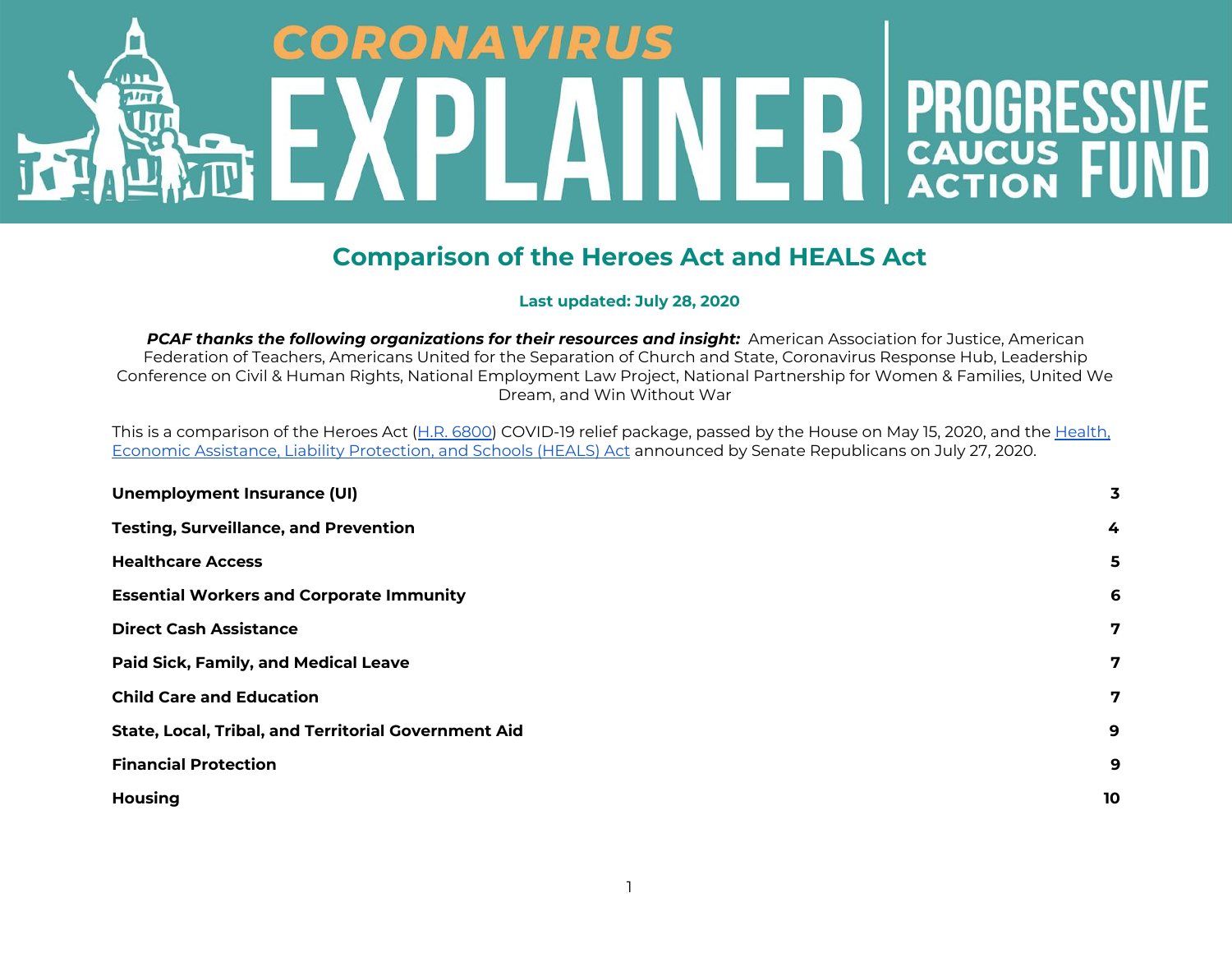| <b>Food Security</b>                                  | 11 |
|-------------------------------------------------------|----|
| <b>Social Safety Net Programs</b>                     | 11 |
| <b>Small Businesses</b>                               | 12 |
| <b>Employee Retention and Employer Support</b>        | 13 |
| <b>Industry Aid and Oversight</b>                     | 14 |
| <b>Tax Provisions</b>                                 | 14 |
| <b>Debt Commissions</b>                               | 15 |
| Immigration                                           | 15 |
| <b>Jails, Prisons, and Detention Facilities</b>       | 16 |
| <b>Domestic Violence</b>                              | 17 |
| <b>Mental Health</b>                                  | 17 |
| <b>Anti-Discrimination and Hate Crime Protections</b> | 17 |
| <b>Elections</b>                                      | 18 |
| <b>Postal Service</b>                                 | 18 |
| <b>Census</b>                                         | 18 |
| <b>Foreign Affairs</b>                                | 19 |
| <b>Miscellaneous Appropriations</b>                   | 19 |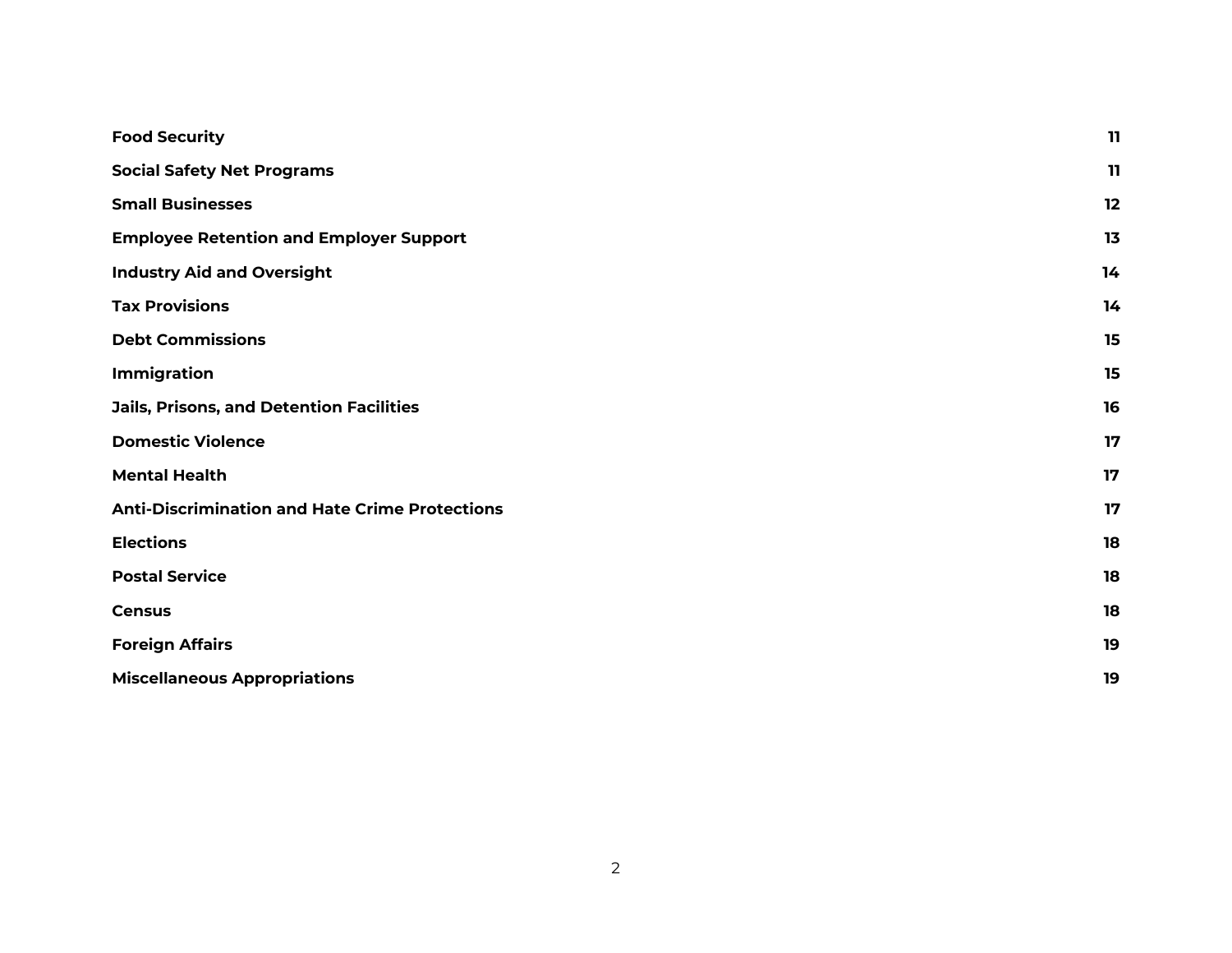<span id="page-2-0"></span>

| <b>Heroes Act (House Democrats)</b>                                                                                                                                                                                                                                                                                                                                                                                                                                                                                                                                                                                                                                                                                                                     | <b>HEALS Act (Senate Republicans)</b>                                                                                                                                                                                                                                                                                                                                                                                                                                                                                                                                                                                                                                                                                                                                                                                                                                                                                                                                                                                                                                                                                                                                                                                                                                                                                             |
|---------------------------------------------------------------------------------------------------------------------------------------------------------------------------------------------------------------------------------------------------------------------------------------------------------------------------------------------------------------------------------------------------------------------------------------------------------------------------------------------------------------------------------------------------------------------------------------------------------------------------------------------------------------------------------------------------------------------------------------------------------|-----------------------------------------------------------------------------------------------------------------------------------------------------------------------------------------------------------------------------------------------------------------------------------------------------------------------------------------------------------------------------------------------------------------------------------------------------------------------------------------------------------------------------------------------------------------------------------------------------------------------------------------------------------------------------------------------------------------------------------------------------------------------------------------------------------------------------------------------------------------------------------------------------------------------------------------------------------------------------------------------------------------------------------------------------------------------------------------------------------------------------------------------------------------------------------------------------------------------------------------------------------------------------------------------------------------------------------|
| Extends CARES Act UI provisions (including \$600/week<br>supplement, expanded eligibility, additional 13 weeks,<br>no waiting week, and 50% reimbursement for<br>government and nonprofit employers) through<br>January 31, 2021<br>Interest-free loans to states through June 30, 2021<br>100% reimbursement for extended unemployment<br>compensation extended through June 30, 2021<br>\$15 million for federal administration and \$925 million<br>to assist states in processing UI claims<br>Extends federal financing of CARES Act work sharing<br>provisions through January 31, 2021<br>Ensures any state that enacts a work sharing<br>$\circ$<br>law will receive full federal financing for all<br>agreements in place after March 29, 2020 | Provides no extension of existing CARES Act UI<br>$\bullet$<br>provisions (\$600/week supplement already expired<br>and other provisions expire on December 31, 2020)<br>Reduced federal UI supplement<br>$\bullet$<br>\$200/week supplement through October 5,<br>2020<br>From October to December 31, 2020, federal<br>$\Omega$<br>supplement (capped at \$500/week) to state UI<br>payments to replace 70% of an unemployed<br>workers' prior wages<br>States unable to administer variable<br>supplements can apply for waivers to continue<br>fixed-amount supplements through November<br>30, 2020<br>Beginning in October, federal supplement<br>$\circ$<br>counts as income when calculating eligibility<br>for need-based programs like Medicaid<br>Requires states to notify UI recipients and employers<br>about work requirements<br>Increases reimbursement for government and<br>$\bullet$<br>nonprofit employer for unemployment benefits from<br>50% to 75% through December 31, 2020<br>Requires additional documentation and restricts<br>$\bullet$<br>eligibility to receive Pandemic Unemployment<br>Assistance, a CARES Act program temporarily<br>expanding UI eligibility<br>\$1.15 billion to assist states in processing UI claims, plus<br>\$2 billion to upgrade state UI systems and prevent<br>fraud |

## **Unemployment Insurance (UI)**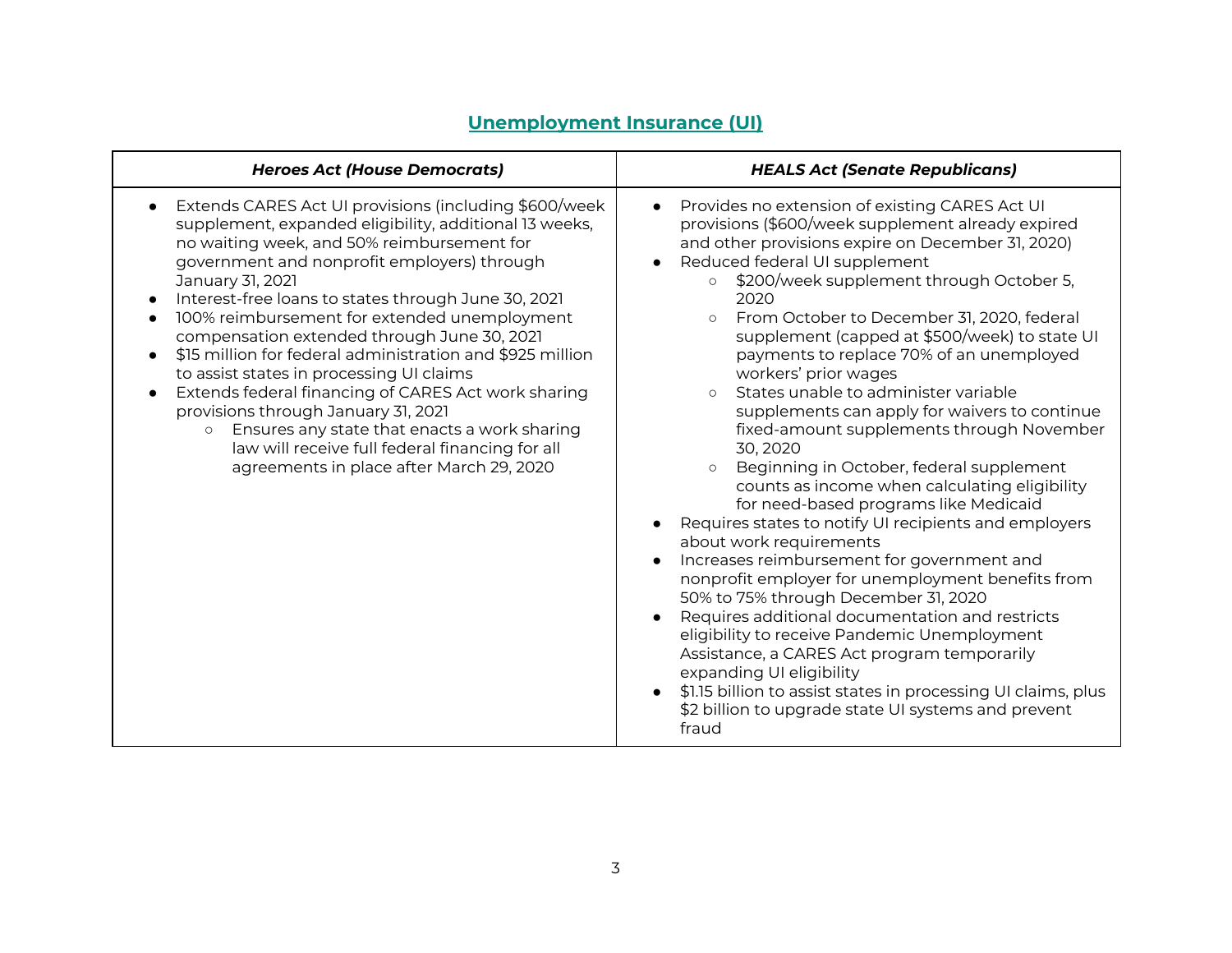<span id="page-3-0"></span>

| <b>Heroes Act (House Democrats)</b>                                                                                                                                                                                                                                                                                                                                                                                                                                                                                                                                                                                                                                                                                                                                                                                                                                                                                                                                                                                                                                                                                                                                                                                                                 | <b>HEALS Act (Senate Republicans)</b>                                                                                                                                                                                                                                                                                                                                                                                                                                                                                                                                                                                                                                                                                                                                                                                                                                                                                                                                               |
|-----------------------------------------------------------------------------------------------------------------------------------------------------------------------------------------------------------------------------------------------------------------------------------------------------------------------------------------------------------------------------------------------------------------------------------------------------------------------------------------------------------------------------------------------------------------------------------------------------------------------------------------------------------------------------------------------------------------------------------------------------------------------------------------------------------------------------------------------------------------------------------------------------------------------------------------------------------------------------------------------------------------------------------------------------------------------------------------------------------------------------------------------------------------------------------------------------------------------------------------------------|-------------------------------------------------------------------------------------------------------------------------------------------------------------------------------------------------------------------------------------------------------------------------------------------------------------------------------------------------------------------------------------------------------------------------------------------------------------------------------------------------------------------------------------------------------------------------------------------------------------------------------------------------------------------------------------------------------------------------------------------------------------------------------------------------------------------------------------------------------------------------------------------------------------------------------------------------------------------------------------|
| \$75 billion for testing and contact tracing<br>Establishes COVID-19 National Testing and Contact<br>Tracing (CONTACT) Initiative, a national<br>evidence-based system for testing, contact tracing,<br>surveillance, containment and mitigation, including<br>guidance on voluntary isolation and quarantine of<br>positive cases<br>Centralized, public website with testing information<br>Creates a CDC toll-free line for COVID-19 questions<br>$\bullet$<br>Mandates daily reporting of test results to HHS with<br>data made publicly available<br>Requires public reporting of COVID-19 cases in nursing<br>homes<br>\$150 million for strike teams to address nursing home<br>outbreaks<br>Requires President to appoint Medical Supplies<br>Response Coordinator<br>Specifies that tests and PPE meet the requirements for<br>production under the Defense Production Act<br>Reporting requirements and process improvements<br>$\bullet$<br>for the Strategic National Stockpile<br>Directs expansion of vaccine manufacturing capacity<br>\$4.5 billion for Biomedical Advanced Research and<br>Development Authority (BARDA)<br>\$4.7 billion for the National Institutes of Health (NIH)<br>Requires study on COVID-19 disinformation | \$16 billion for testing and contact tracing<br>Encourages CDC to contract with public and private<br>entities to speed up development of diagnostic tests<br>Requires reporting to governors of COVID-19 cases in<br>$\bullet$<br>nursing homes<br>Authorizes training, testing, and support for nursing<br>$\bullet$<br>homes and strike teams when a nursing home<br>outbreak is reported<br>\$150 million to increase survey frequency in nursing<br>$\bullet$<br>homes<br>Establishes state stockpiles of medical products and<br>$\bullet$<br>supplies<br>Authorizes regional Centers for Public Health<br>$\bullet$<br>Preparedness<br>Requires 100% domestic sourcing of PPE within 2 years<br>$\bullet$<br>and 100% domestic procurement within 5 years<br>\$7.5 billion medical manufacturing project tax credit to<br>$\bullet$<br>build and retrofit factories<br>\$20 billion for BARDA<br>\$15.5 billion for NIH<br>$\bullet$<br>\$6 billion for vaccine distribution |

#### **Testing, Surveillance, and Prevention**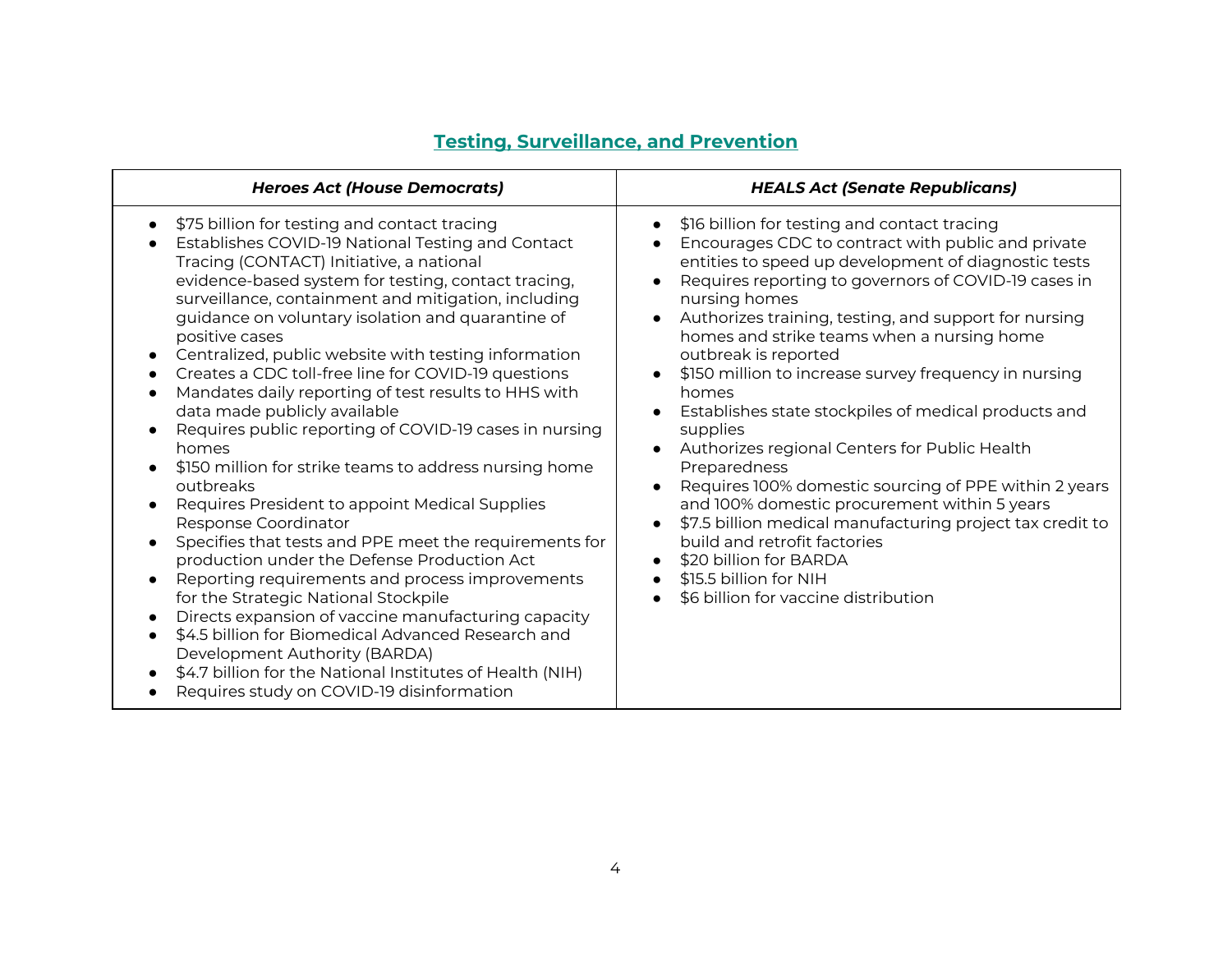### **Healthcare Access**

<span id="page-4-0"></span>

| <b>Heroes Act (House Democrats)</b>                                                                                                                                                                                                                                                                                                                                                                                                                                                                                                                                                                                                                                                                                                                                                                                                                                                                                                                                                                                                                                                                                                                                                                                                                                                                                                                                                                                                                                                                                                                                        | <b>HEALS Act (Senate Republicans)</b>                                                                                                                                                                                                                                                                                                                                                                                                                                                                                                                                                                                                                                                                                                                                                                                                                                                                                                                                                                                                                                                                                |
|----------------------------------------------------------------------------------------------------------------------------------------------------------------------------------------------------------------------------------------------------------------------------------------------------------------------------------------------------------------------------------------------------------------------------------------------------------------------------------------------------------------------------------------------------------------------------------------------------------------------------------------------------------------------------------------------------------------------------------------------------------------------------------------------------------------------------------------------------------------------------------------------------------------------------------------------------------------------------------------------------------------------------------------------------------------------------------------------------------------------------------------------------------------------------------------------------------------------------------------------------------------------------------------------------------------------------------------------------------------------------------------------------------------------------------------------------------------------------------------------------------------------------------------------------------------------------|----------------------------------------------------------------------------------------------------------------------------------------------------------------------------------------------------------------------------------------------------------------------------------------------------------------------------------------------------------------------------------------------------------------------------------------------------------------------------------------------------------------------------------------------------------------------------------------------------------------------------------------------------------------------------------------------------------------------------------------------------------------------------------------------------------------------------------------------------------------------------------------------------------------------------------------------------------------------------------------------------------------------------------------------------------------------------------------------------------------------|
| \$100 billion for hospitals and healthcare providers<br>$\bullet$<br>\$7.6 billion for Community Health Centers<br>\$2.1 billion for Indian Health Service<br>Online reporting portal for health entities on COVID-19<br>inventory and capacity<br>No cost sharing for coronavirus treatment through<br>$\bullet$<br>Medicaid (regardless of immigration status and<br>including uninsured people who states opt to cover),<br>Medicare, Medicare Advantage, group and individual<br>market health plans, TRICARE, VA, and FEHB<br>Prohibits price gouging on consumer goods and<br>services including PPE, drugs, hand sanitizers, and<br>healthcare services<br>Special enrollment periods for Medicare and ACA<br>100% tax credit for COBRA coverage premiums<br>through January 2021<br>Allows rollover of unused Flexible Spending Account<br>and Dependent Care Flexible Spending Account<br>contributions to 2021<br>Increases FMAP by an additional 7.8 percentage points<br>for July 1, 2020-June 30, 2021 period<br>Increases federal payments for home and<br>$\bullet$<br>community-based services by an additional 10<br>percentage points for July 1, 2020-June 30, 2021 period<br>Lowers interest rate and delays provider repayment<br>and lowers interest rate for of Medicare Accelerated<br>and Advance Payment Program loans<br>Creates risk corridor programs for individual, group,<br>and Medicare Advantage health insurance plans<br>during the COVID-19 emergency<br>Authorizes coronavirus treatment reimbursement for<br>uninsured individuals | \$25 billion for hospitals and other healthcare providers<br>$\bullet$<br>\$7.6 billion for Community Health Centers<br>\$1.6 billion for Indian Health Service<br>$\bullet$<br>No ban on cost sharing for coronavirus treatment or<br>$\bullet$<br>protections from price gouging<br>No special enrollment for health coverage or premium<br>$\bullet$<br>subsidies<br>Holds Medicare Part B premiums steady in 2021<br>Most Medicare beneficiaries will pay a \$3<br>$\circ$<br>surcharge on premiums until the shortfall from<br>holding down 2021 premiums is recouped<br>Extends Medicare telehealth waiver through<br>December 31, 2021 and requires a Medicare Payment<br>Advisory Commission report on telehealth by July 1,<br>2021<br>Allows telehealth as an excepted benefit to employees<br>who are not full-time or qualified for<br>employer-provided coverage<br>Allows rollover of unused Flexible Spending Account<br>and Dependent Care Flexible Spending Account<br>contributions to 2021<br>Delays provider repayment of Medicare Accelerated<br>$\bullet$<br>and Advance Payment Program loans |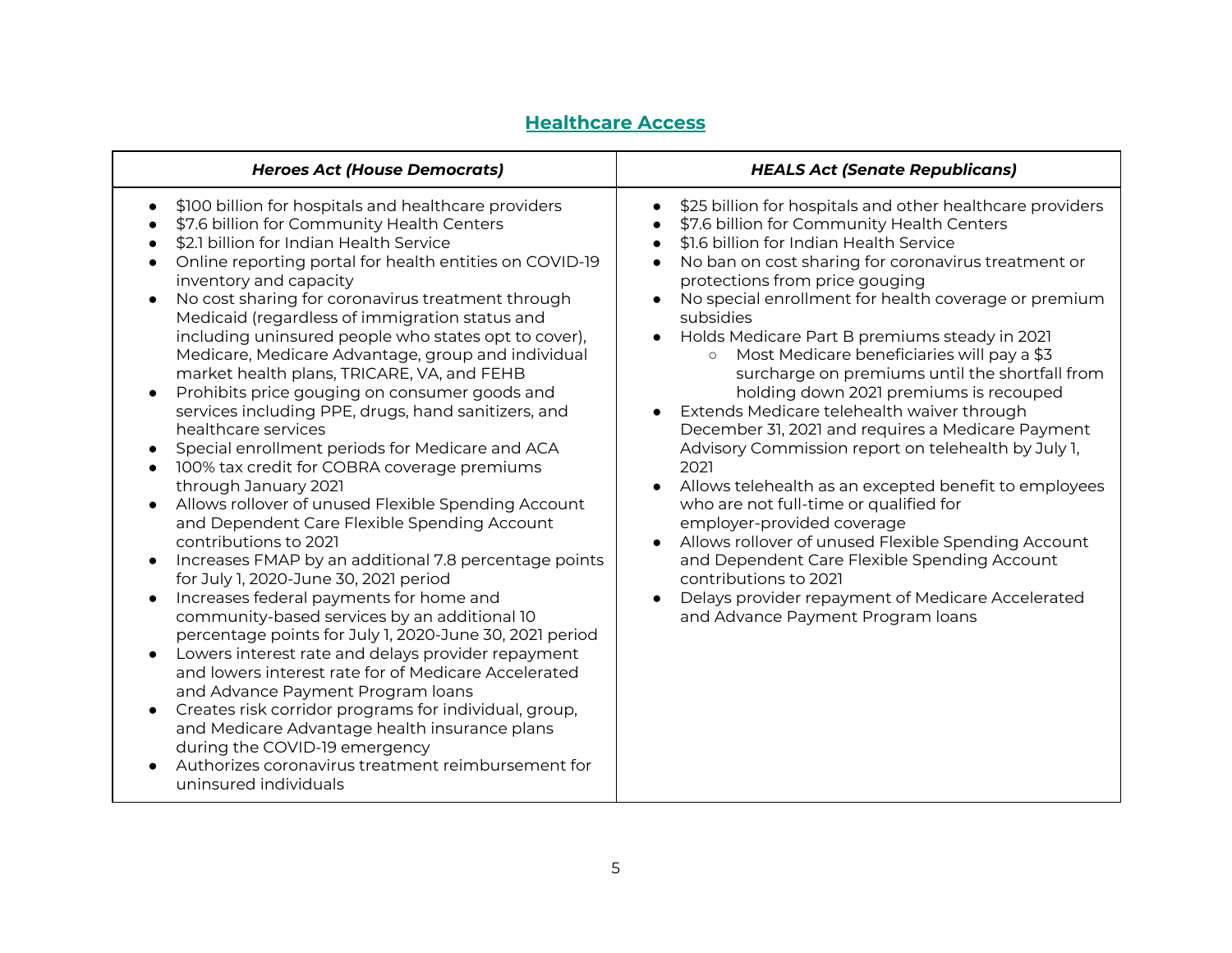<span id="page-5-0"></span>

| <b>Heroes Act (House Democrats)</b>                                                                                                                                                                                                                                                                                                                                                                                                                                                                                                                                                                                                                                         | <b>HEALS Act (Senate Republicans)</b>                                                                                                                                                                                                                                                                                                                                                                                                                                                                                                                                                                                                                                                                                                                                                                                                                                                                                                                                                                                                                                                                                                                                                                                                                                                                                                                                                |
|-----------------------------------------------------------------------------------------------------------------------------------------------------------------------------------------------------------------------------------------------------------------------------------------------------------------------------------------------------------------------------------------------------------------------------------------------------------------------------------------------------------------------------------------------------------------------------------------------------------------------------------------------------------------------------|--------------------------------------------------------------------------------------------------------------------------------------------------------------------------------------------------------------------------------------------------------------------------------------------------------------------------------------------------------------------------------------------------------------------------------------------------------------------------------------------------------------------------------------------------------------------------------------------------------------------------------------------------------------------------------------------------------------------------------------------------------------------------------------------------------------------------------------------------------------------------------------------------------------------------------------------------------------------------------------------------------------------------------------------------------------------------------------------------------------------------------------------------------------------------------------------------------------------------------------------------------------------------------------------------------------------------------------------------------------------------------------|
| Authorizes \$13/hour hazard pay for essential workers,<br>on top of regular wages, provided through Heroes<br>Fund grants to employers<br>Includes the COVID-19 Every Worker Protection Act<br>Requires an emergency standard from the<br>Occupational Health and Safety Administration<br>and permanent standard within 2 years<br>Anti-retaliation protections for workers<br>$\circ$<br>reporting infection control problems<br>Requires the CDC to collect and investigate<br>reports of work-related COVID-19 transmissions<br>Requires masks for passengers and workers on<br>airplanes, Amtrak, and large public transit agencies<br>No corporate immunity provision | No hazard pay for essential workers<br>$\bullet$<br>No safety standards for all workers<br>$\bullet$<br>Replaces state tort law with an exclusive federal cause<br>of action for lawsuits related to COVID-19 exposure<br>Bars lawsuits for negligence but includes an<br>$\circ$<br>exception for intentional misconduct and gross<br>negligence<br>Raises the standard of proof plaintiffs must<br>meet to "clear and convincing evidence"<br>Shields corporations from lawsuits if they "make<br>reasonable efforts" to comply with mandatory<br>government safety standards<br>Where multiple government standards apply<br>$\circ$<br>(e.g. differing state and local guidance),<br>corporations would be shielded from lawsuits<br>as long as they make reasonable efforts to<br>comply with any one applicable standard<br>Immunizes employers from both lawsuits and public<br>enforcement of employment law where alleged<br>violations are related to COVID-19 response, including<br>lawsuits to enforce the Fair Labor Standards Act (FLSA),<br>Americans with Disabilities Act (ADA), Title VII of the<br>Civil Rights Act, and other non-discrimination laws<br>Bars COVID-19 related medical liability lawsuits against<br>health care providers, except for "gross negligence and<br>willful misconduct"<br>Corporate immunity provisions would last through<br>2024 |

#### **Essential Workers and Corporate Immunity**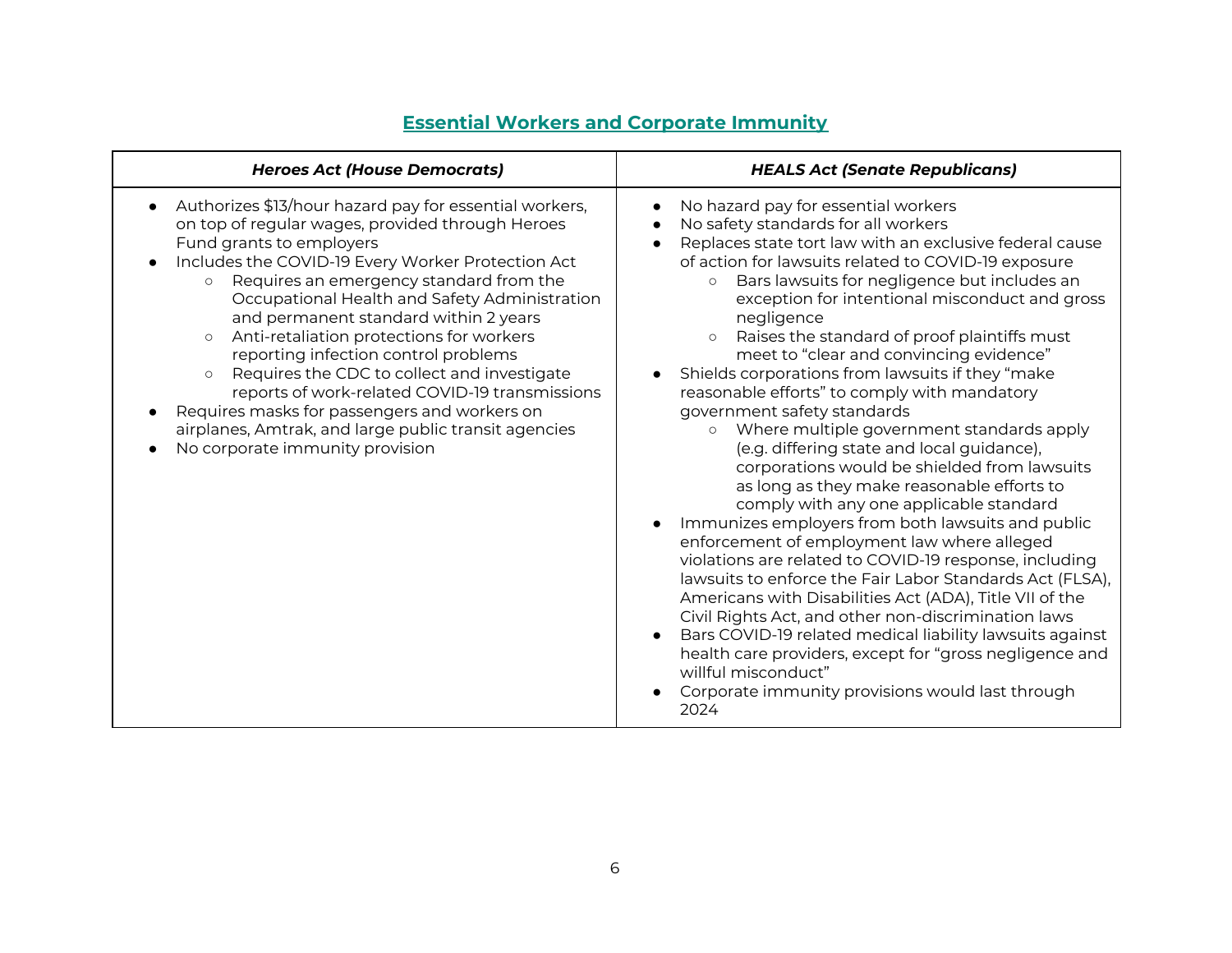### **Direct Cash Assistance**

<span id="page-6-0"></span>

| <b>Heroes Act (House Democrats)</b>                       | <b>HEALS Act (Senate Republicans)</b>                |
|-----------------------------------------------------------|------------------------------------------------------|
| • Additional one-time \$1,200 payment per individual (up  | Additional one-time \$1,200 payment per taxfiler and |
| to \$6,000 per household) with expanded eligibility       | \$500 per dependent                                  |
| Increases the \$500 per dependent payment in CARES        | Expands \$500 dependent payment to include adult     |
| Act to \$1,200 per dependent                              | dependents                                           |
| Retroactively expands CARES Act payments to include       | Continues to exclude ITIN tax filers                 |
| ITIN tax filers, adult dependents, and full-time students | Prohibits prisoners from receiving payments          |
| below age 24                                              | $\bullet$                                            |

### **Paid Sick, Family, and Medical Leave**

<span id="page-6-1"></span>

| <b>Heroes Act (House Democrats)</b>                                                                                                                                                                                                                                                                                                   | <b>HEALS Act (Senate Republicans)</b>                                            |
|---------------------------------------------------------------------------------------------------------------------------------------------------------------------------------------------------------------------------------------------------------------------------------------------------------------------------------------|----------------------------------------------------------------------------------|
| Ends the exclusion for employers with more than 500<br>employees<br>Removes hardship exceptions for employers<br>Expands workers' ability to use paid sick days and paid<br>leave<br>Allows local governments and government entities to<br>benefit from offsetting tax credits<br>Extends emergency paid leave until the end of 2021 | No expansion of paid sick leave or paid family and<br>$\bullet$<br>medical leave |

### **Child Care and Education**

<span id="page-6-2"></span>

| <b>Heroes Act (House Democrats)</b>                                                                                                            | <b>HEALS Act (Senate Republicans)</b>                                                                                                                                                       |
|------------------------------------------------------------------------------------------------------------------------------------------------|---------------------------------------------------------------------------------------------------------------------------------------------------------------------------------------------|
| \$7 billion for Child Care and Development Block Grants<br>$(CCDBG)^1$<br>\$850 million to fund child and family care for essential<br>workers | \$5 billion for CCDBG<br>\$10 billion for Back to Work Child Care Grants<br>$\bullet$<br>Authorizes Education Freedom Scholarships for private<br>school tuition and homeschooling expenses |

 $^{\rm l}$  House Democrats subsequently proposed additional investments in child care in H.R. 7027, the Child Care is Essential Act, and H.R. 7327, the Child Care for Economic Recovery Act.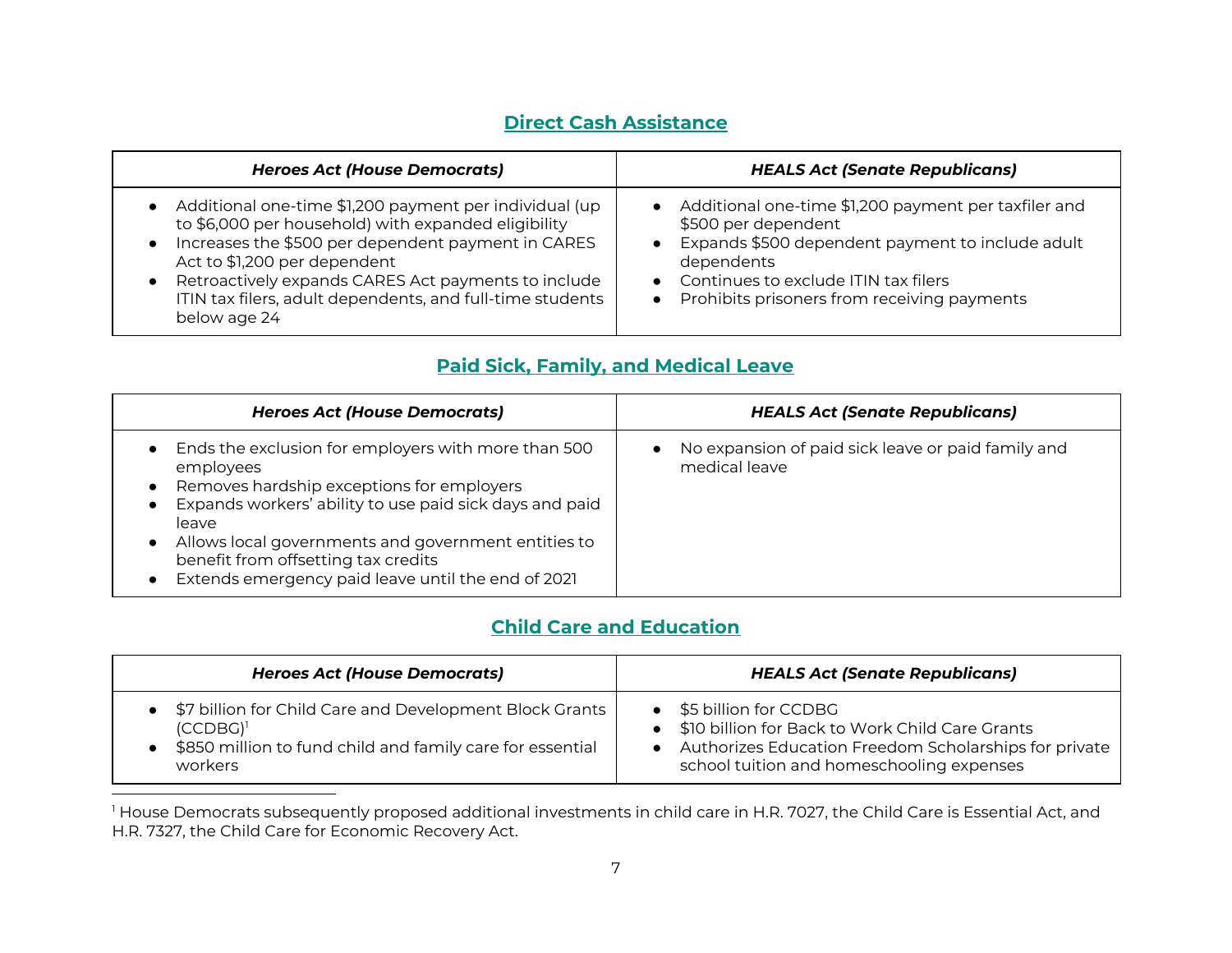- \$58 billion for public elementary and secondary
- \$1.5 billion in "homework gap" funding for Wi-Fi One-third of funds available immediately hotspots and connected devices for students | ○ Two-thirds of funds tied to reopening
- \$27 billion for public institutions of higher education \$29 billion for higher education institutions
- \$10.15 billion in direct funding to higher education **●** No student debt cancellation institutions and Institutional Stabilization Program for financially distressed institutions
- Provides \$10,000 in student debt cancellation for both │ Reduces current federal student loan repayment federal and private student loans of economically or at \$0 income-based repayment as of March 12, 2020) income for up to 25 years) federal and private student loans of economically  $\hskip1cm \qquad \qquad \vert \qquad \qquad$  options to 2 options: a 10-year payment plan or an
- Full student debt cancellation for borrowers defrauded by institutions that provided false or misleading  $\qquad \qquad \vert \qquad \qquad$  education needs representations on job placement, guaranteed employment, or credit transferability | areas ● Full student debt cancellation for borrowers defrauded | ● \$5 billion for governors to allocate based on state
- ● Extends CARES Act suspension of payments to all federal student loan borrowers through September 30, 2021, with 30-day transition period
- ● Extends CARES Act suspension of interest accrual to all federal student loans until September 30, 2021, with automatic extension if economy has yet to show initial signs of recovery
- ● Allows borrowers to consolidate loans without losing prior payments for purpose of Public Service Loan Forgiveness and income-based repayment
- ● Extends eligibility for emergency relief grants to students regardless of immigration status
- ● Excludes emergency financial aid grants from need analysis for federal financial aid
- ● \$4 billion for governors to allocate based on state education needs $2$
- ● Doubles above-the-line tax deduction for teacher expenses
- ● \$58 billion for public elementary and secondary \$70 billion for elementary and secondary schools, schools including proportional funding for private schools
	- o One-third of funds available immediately
	- o Two-thirds of funds tied to reopening
	- \$29 billion for higher education institutions
	- No student debt cancellation
	- institutions and Institutional Stabilization Program for No extension of CARES Act suspension of student loan payments or interest accrual
	- distressed borrowers (in default, deferral, forbearance,  $\quad$  income-based repayment plan (10% of discretionary • Reduces current federal student loan repayment income-based repayment plan (10% of discretionary income for up to 25 years)
		-
	- representations on job placement, guaranteed \$1 billion for Bureau of Indian Education and outlying

 $^{\rm 2}$  State and Local Coronavirus Relief Funds can also go toward education.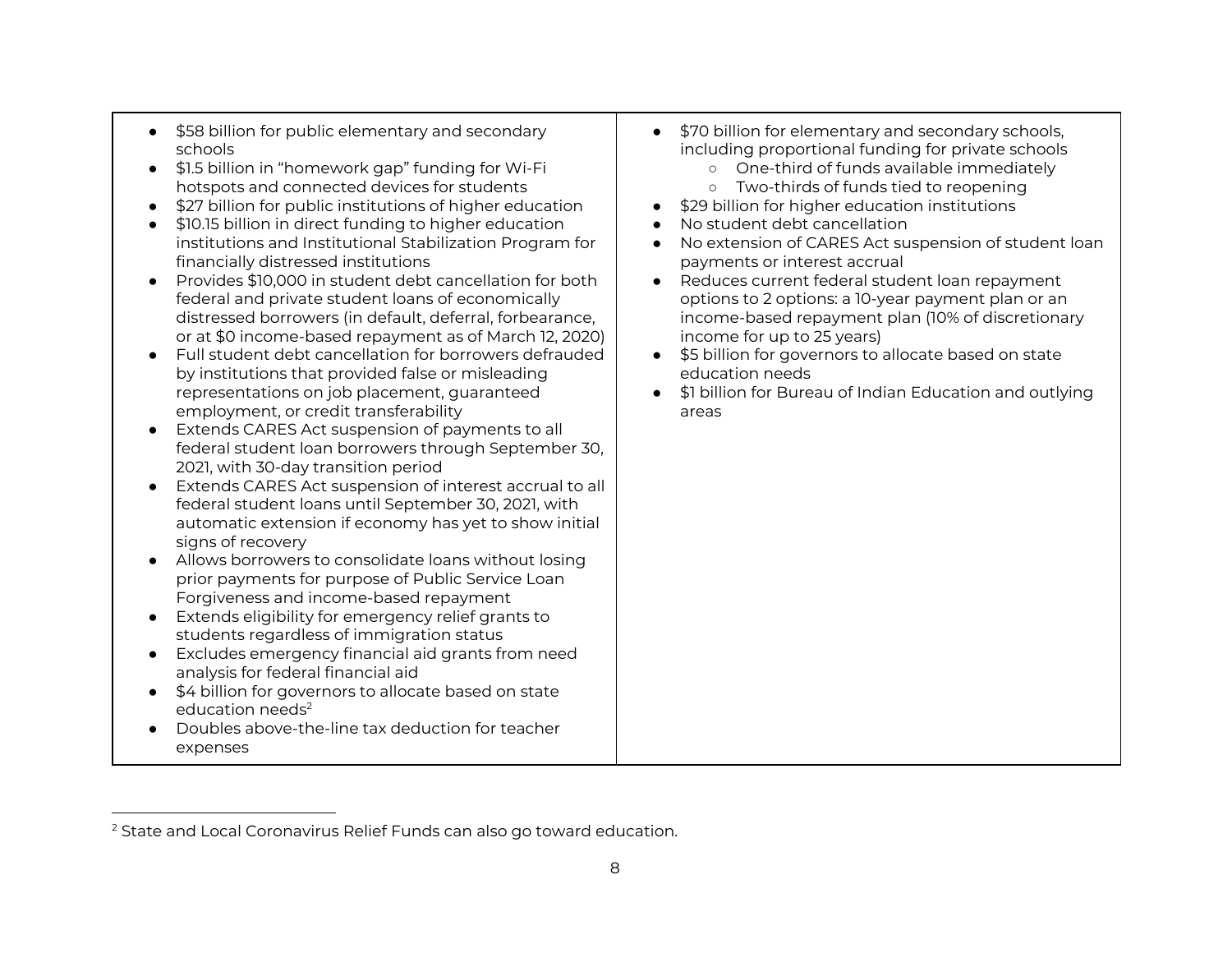<span id="page-8-0"></span>

| <b>Heroes Act (House Democrats)</b>                                                                                                                                                                                                                                                                                                                                                                                                                                                                                                                                                                                                                                                                                                                        | <b>HEALS Act (Senate Republicans)</b>                                                                                                                                                                                                                                                                                                                                                                                                                                                                                 |
|------------------------------------------------------------------------------------------------------------------------------------------------------------------------------------------------------------------------------------------------------------------------------------------------------------------------------------------------------------------------------------------------------------------------------------------------------------------------------------------------------------------------------------------------------------------------------------------------------------------------------------------------------------------------------------------------------------------------------------------------------------|-----------------------------------------------------------------------------------------------------------------------------------------------------------------------------------------------------------------------------------------------------------------------------------------------------------------------------------------------------------------------------------------------------------------------------------------------------------------------------------------------------------------------|
| State and Local Coronavirus Relief Funds<br>\$500 billion for state governments<br>$\circ$<br>\$375 billion for local governments of all sizes<br>$\circ$<br>\$20 billion for tribal governments<br>$\circ$<br>\$20 billion for territories<br>$\circ$<br>Provides full parity and \$755 million backfill for<br>$\circ$<br>DC.<br>\$15 billion for highways<br>\$15.75 billion for transit agencies<br>\$9.6 billion for emergency aid and services through<br>Social Services Block Grants<br>\$5 billion for Community Development Block Grants<br>(CDBG)<br>Additional \$900 million for tribal governments through<br><b>Bureau of Indian Affairs</b><br>Authorizes the Federal Reserve to purchase 10-year<br>notes from state and local governments | No general relief funds for state and local governments<br>Changes to use of existing CARES Act funds for state<br>and local governments<br>Prohibits use for pensions, post-employment<br>$\circ$<br>benefits, rainy day funds, and personal use of<br>government officers<br>Allows use to cover revenue shortfalls<br>Extends eligible use through 90 days after the<br>$\circ$<br>end of a government's 2021 fiscal year<br>No additional funding for highways, transits agencies,<br>CDBG, or tribal governments |

#### **State, Local, Tribal, and Territorial Government Aid**

### **Financial Protection**

<span id="page-8-1"></span>

| <b>Heroes Act (House Democrats)</b>                                                                                                                                                                                                | <b>HEALS Act (Senate Republicans)</b>                                                                                                                                                                                                         |
|------------------------------------------------------------------------------------------------------------------------------------------------------------------------------------------------------------------------------------|-----------------------------------------------------------------------------------------------------------------------------------------------------------------------------------------------------------------------------------------------|
| Moratorium on consumer, small business, and<br>nonprofit debt collection until 120 days after the end of<br>the national emergency<br>Suspends negative credit reporting until 120 days after<br>the end of the national emergency | No general moratorium on debt collection or negative<br>credit reporting<br>Protects stimulus payments from bank garnishment or<br>$\bullet$<br>levy by private creditors or debt collectors (applied<br>retroactively to CARES Act payments) |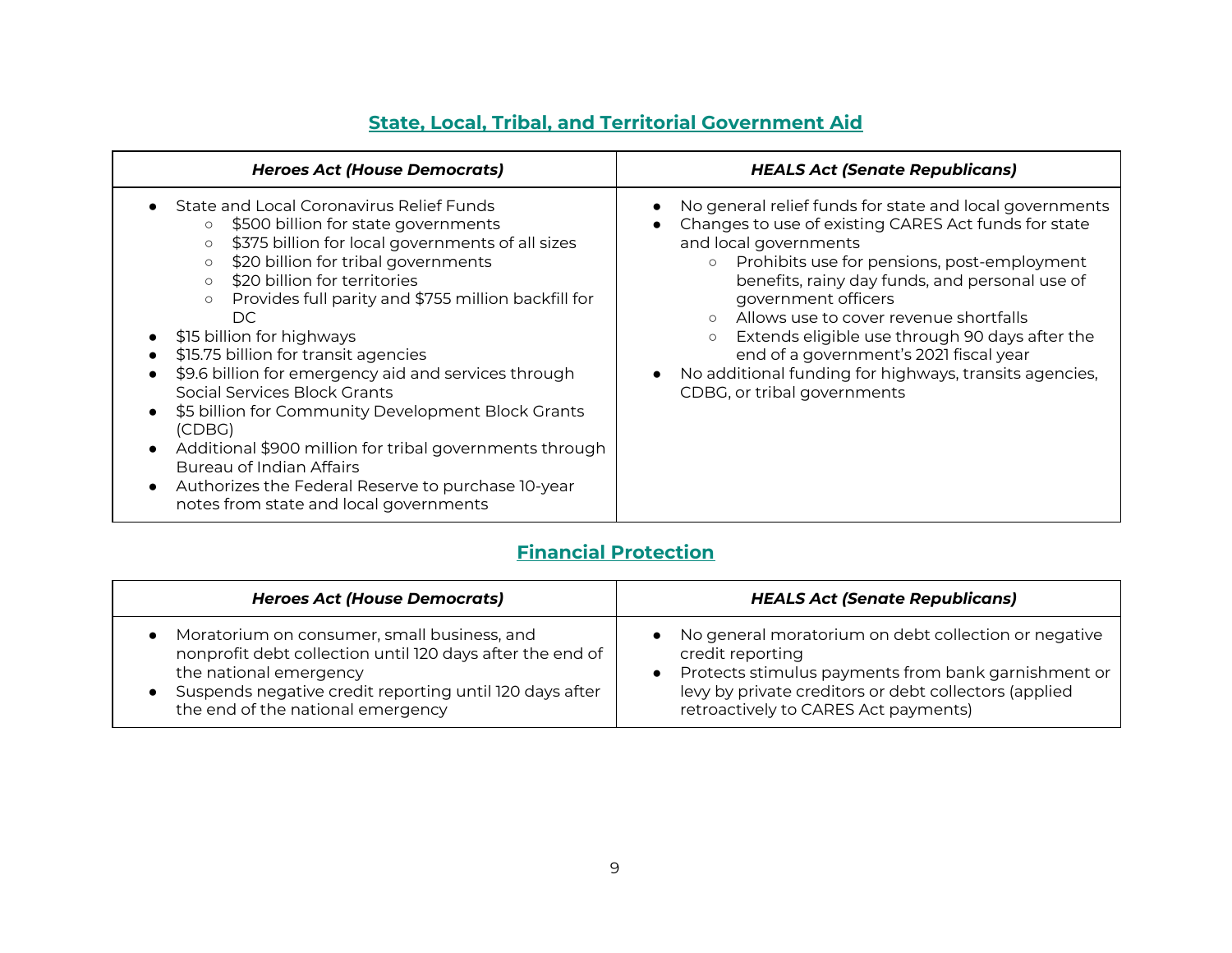## **Housing**

<span id="page-9-0"></span>

| <b>Heroes Act (House Democrats)</b>                                                                                                                                                                                                                                                                                                                                                                                                                                                                                                                                                                                                                                                                                                                                                                                                                                                                                                                                                                                                                                                                                                                                                                                                                                                                                                                                                                 | <b>HEALS Act (Senate Republicans)</b>                                                                                                                                                                                                                                                                                                 |
|-----------------------------------------------------------------------------------------------------------------------------------------------------------------------------------------------------------------------------------------------------------------------------------------------------------------------------------------------------------------------------------------------------------------------------------------------------------------------------------------------------------------------------------------------------------------------------------------------------------------------------------------------------------------------------------------------------------------------------------------------------------------------------------------------------------------------------------------------------------------------------------------------------------------------------------------------------------------------------------------------------------------------------------------------------------------------------------------------------------------------------------------------------------------------------------------------------------------------------------------------------------------------------------------------------------------------------------------------------------------------------------------------------|---------------------------------------------------------------------------------------------------------------------------------------------------------------------------------------------------------------------------------------------------------------------------------------------------------------------------------------|
| Nationwide 12-month moratorium on evictions and<br>foreclosures for all renters and homeowners<br>60 days of mortgage forbearance for delinquent<br>$\circ$<br>borrowers<br>Enhanced bankruptcy protections for homeowners<br>$\bullet$<br>Requires states and utilities receiving federal funds to<br>$\bullet$<br>prevent home energy and water shutoffs<br>Prohibits broadband and telephone disconnects, late<br>$\bullet$<br>fees, or data caps during pandemic<br>Utility assistance<br>$\bullet$<br>\$1.5 billion for Low-Income Home Energy<br>$\circ$<br>Assistance Program (LIHEAP)<br>\$1.5 billion to assist low-income families with<br>$\circ$<br>water bills<br>\$4 billion for emergency home connectivity<br>$\circ$<br>needs<br>\$50 broadband benefit (\$75 benefit on tribal<br>$\circ$<br>lands) for households with a laid-off or<br>furloughed worker<br>Unlimited minutes and data through FCC<br>$\circ$<br>Lifeline program<br>\$100 billion in Emergency Rental Assistance<br>$\bullet$<br>\$75 billion for states, territories, and tribes to provide<br>$\bullet$<br>direct assistance to homeowners for mortgage<br>payments, property taxes, property insurance, utilities,<br>and other housing-related costs<br>\$11.5 billion in Homeless Assistance Grants<br>$\bullet$<br>Emergency assistance for homeless veterans<br>\$1 billion for Housing Choice Vouchers | No extension of the federal eviction moratorium<br>$\bullet$<br>No protection from utility shutoffs or disconnects<br>Utility assistance<br>$\bullet$<br>\$1.5 billion for LIHEAP<br>$\circ$<br>\$2.2 billion for Section 8 tenant-based rental assistance<br>$\bullet$<br>\$1 billion for Public Housing Operating Fund<br>$\bullet$ |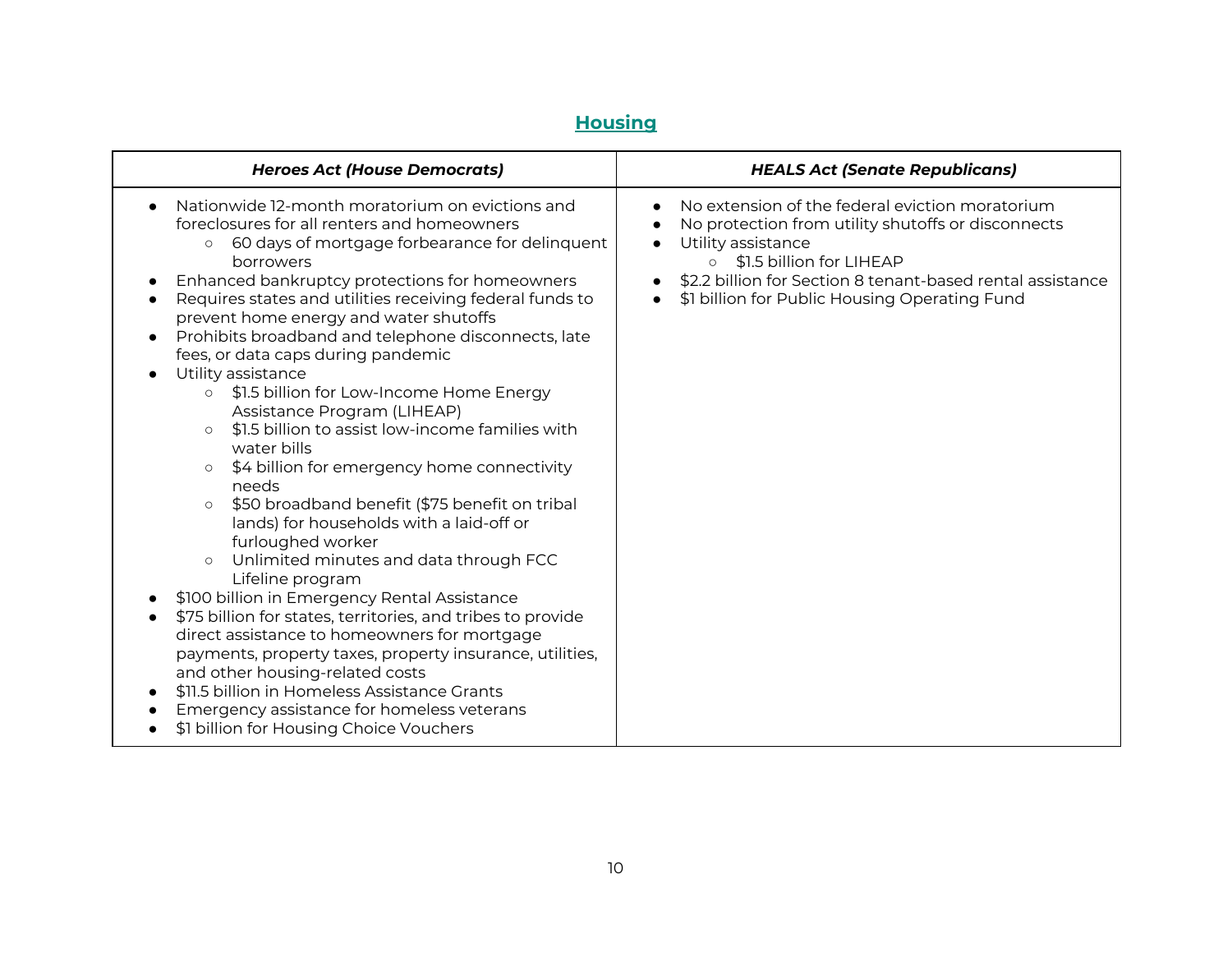## **Food Security**

<span id="page-10-0"></span>

| <b>Heroes Act (House Democrats)</b>                                                                                                                                                                                                                                                                                                                                                                                                                                                                                                                                                                                        | <b>HEALS Act (Senate Republicans)</b>                       |
|----------------------------------------------------------------------------------------------------------------------------------------------------------------------------------------------------------------------------------------------------------------------------------------------------------------------------------------------------------------------------------------------------------------------------------------------------------------------------------------------------------------------------------------------------------------------------------------------------------------------------|-------------------------------------------------------------|
| Increases SNAP benefit level by 15% and minimum<br>minimum SNAP Benefit to \$30 per month<br>Waives work requirements for SNAP<br>Provides \$3 billion for child nutrition programs, \$1.1<br>billion for Special Supplemental Nutrition Program for<br>Women, Infants, and Children (WIC), \$150 million for<br>The Emergency Food Assistance Program (TEFAP) for<br>food banks), and \$100 million for meals and supportive<br>services for seniors and disabled individuals<br>Extends Pandemic EBT until schools reopen for<br>children who would have received free or<br>reduced-price meals in school or child care | No additional resources for nutrition programs<br>$\bullet$ |

#### **Social Safety Net Programs**

<span id="page-10-1"></span>

| <b>Heroes Act (House Democrats)</b>                                                                                                                                                                                                                                                                                                                                                                                                                                                                                                                  | <b>HEALS Act (Senate Republicans)</b>                                                                                                                                     |
|------------------------------------------------------------------------------------------------------------------------------------------------------------------------------------------------------------------------------------------------------------------------------------------------------------------------------------------------------------------------------------------------------------------------------------------------------------------------------------------------------------------------------------------------------|---------------------------------------------------------------------------------------------------------------------------------------------------------------------------|
| • Expands eligibility for childless Earned Income Tax<br>Credit (EITC) and increases maximum credit amount to<br>\$1,487 in 2020<br>• Makes Child Tax Credit (CTC) fully refundable at \$3,000<br>per child (\$3,600 for a child under 6) in 2020<br>Includes 17-year-olds as qualifying children<br>• Makes Child and Dependent Care Tax Credit (CDCTC)<br>fully refundable, doubles eligible expenses, increases<br>maximum credit rate 50%, and raises income phaseout<br>threshold in 2020<br>Suspends TANF work requirements until January 2021 | No enhancements to the EITC, CTC, or CDCTC<br>\$2 billion TANF Coronavirus Emergency Fund to<br>reimburse states for up to 80% of increased TANF costs<br>through FY 2021 |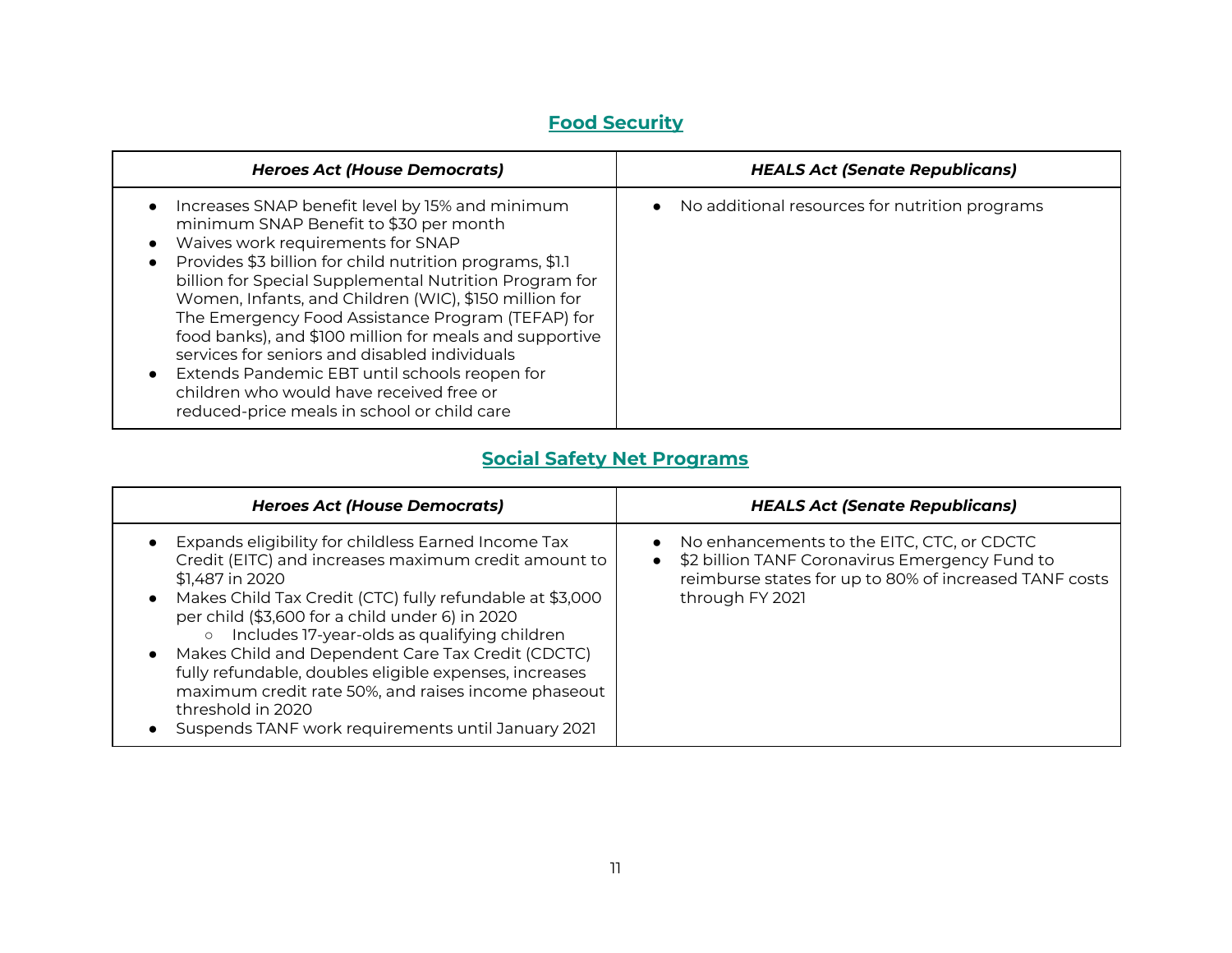## **Small Businesses**

<span id="page-11-0"></span>

| <b>Heroes Act (House Democrats)</b>                                                                                                                                                                                                                                                                                                                                                                                                                                                                                                                                                                                                                                                                                                                                                      | <b>HEALS Act (Senate Republicans)</b>                                                                                                                                                                                                                                                                                                                                                                                                                                                                                                                                                                                                                                                                                                                                                                                                                                                                                                                                                                                                                                                                                                                                                                                                                                                                                                                                                                                              |
|------------------------------------------------------------------------------------------------------------------------------------------------------------------------------------------------------------------------------------------------------------------------------------------------------------------------------------------------------------------------------------------------------------------------------------------------------------------------------------------------------------------------------------------------------------------------------------------------------------------------------------------------------------------------------------------------------------------------------------------------------------------------------------------|------------------------------------------------------------------------------------------------------------------------------------------------------------------------------------------------------------------------------------------------------------------------------------------------------------------------------------------------------------------------------------------------------------------------------------------------------------------------------------------------------------------------------------------------------------------------------------------------------------------------------------------------------------------------------------------------------------------------------------------------------------------------------------------------------------------------------------------------------------------------------------------------------------------------------------------------------------------------------------------------------------------------------------------------------------------------------------------------------------------------------------------------------------------------------------------------------------------------------------------------------------------------------------------------------------------------------------------------------------------------------------------------------------------------------------|
| Creates PPP set-asides for businesses with 10 or fewer<br>$\bullet$<br>employees (25% of existing funds), nonprofits (25% of<br>existing funds), and community lenders (the lesser of<br>\$10 billion or 25% of existing funds)<br>Expands PPP eligibility to all 501(c) organizations but<br>$\bullet$<br>restricts use of PPP for lobbying and campaign finance<br>activities<br>Provides eligibility for SBA assistance to borrowers with<br>$\bullet$<br>prior criminal history<br>\$10 billion for Economic Injury Disaster Loan (EIDL)<br>grants<br>Increases annual lending limit of SBA 7(a) program<br>from \$30 billion to \$75 billion<br>Mandates low-cost loan option through Federal<br>$\bullet$<br>Reserve's Main Street Lending for small businesses and<br>nonprofits. | No moratorium on small business and nonprofit debt<br>$\bullet$<br>collection<br>Creates PPP "Second Draw Loans" of up to \$2 million<br>$\bullet$<br>for certain small businesses experiencing a 50%<br>decrease in revenue compared to 2019<br>Excludes publicly traded companies, businesses<br>$\circ$<br>in financial services, and businesses affiliated<br>with China<br>Individual locations of hotel and restaurant<br>chains eligible<br>Supports Administration regulations allowing<br>PPP for religious organizations and waiving<br>affiliation rules for houses of worship<br>\$25 billion set-aside for businesses with less<br>$\circ$<br>than 10 employees and \$10 billion set-aside for<br>community lenders<br>\$90 billion in additional funds for PPP (including<br>Second Draw Loans)<br>Reduces maximum assistance under first round of PPP<br>from \$10 million to \$2 million<br>Expands PPP to cover operations, "property damage<br>and vandalism or looting," supplier, and worker<br>protection costs<br>Expands PPP to small 501(c)(6) organizations, but<br>$\bullet$<br>restricts use of PPP for lobbying activities<br>Reduces documentation requirements for PPP loans<br>Creates \$57.7 billion Recovery Sector Loans for<br>seasonal businesses and business in low-income<br>census tracts<br>Establishes \$10 billion Small Business Growth and<br>Domestic Production Investment Facility |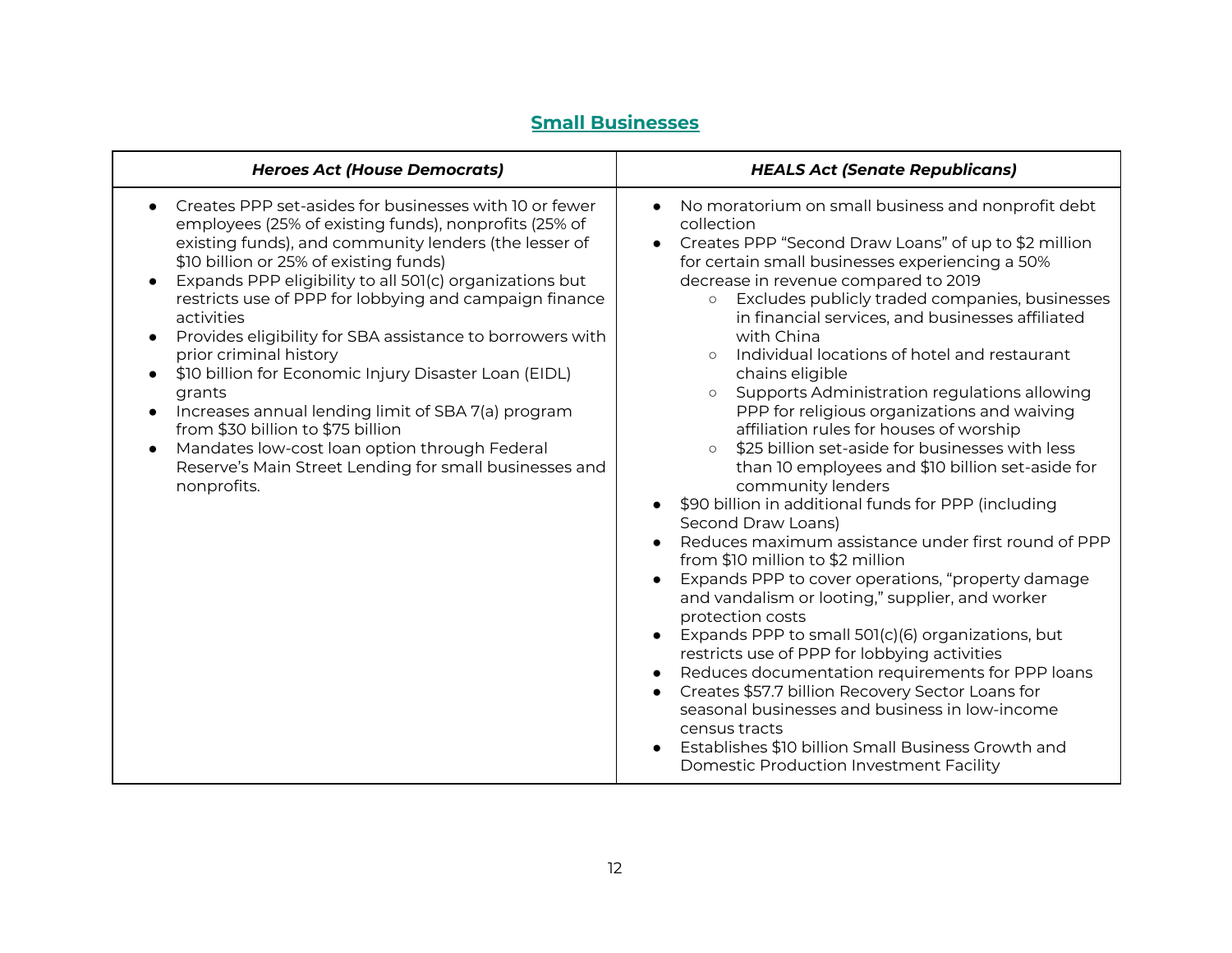<span id="page-12-0"></span>

| <b>Heroes Act (House Democrats)</b>                                                                                                                                                                                                                                                                                                                                                                                                                                                                                                                                                                                                                                                                                                                                                                                                                                                                                                                                                                                                                                                                                                                                                                                                                                                                                                                                                                                                   | <b>HEALS Act (Senate Republicans)</b>                                                                                                                                                                                                                                                                                                                                                                                                                                                                                                                                                                                                                                                                                                                                                                                                                                                                                                                                                                                                                                                                                                                                                                                                                                                                                                          |
|---------------------------------------------------------------------------------------------------------------------------------------------------------------------------------------------------------------------------------------------------------------------------------------------------------------------------------------------------------------------------------------------------------------------------------------------------------------------------------------------------------------------------------------------------------------------------------------------------------------------------------------------------------------------------------------------------------------------------------------------------------------------------------------------------------------------------------------------------------------------------------------------------------------------------------------------------------------------------------------------------------------------------------------------------------------------------------------------------------------------------------------------------------------------------------------------------------------------------------------------------------------------------------------------------------------------------------------------------------------------------------------------------------------------------------------|------------------------------------------------------------------------------------------------------------------------------------------------------------------------------------------------------------------------------------------------------------------------------------------------------------------------------------------------------------------------------------------------------------------------------------------------------------------------------------------------------------------------------------------------------------------------------------------------------------------------------------------------------------------------------------------------------------------------------------------------------------------------------------------------------------------------------------------------------------------------------------------------------------------------------------------------------------------------------------------------------------------------------------------------------------------------------------------------------------------------------------------------------------------------------------------------------------------------------------------------------------------------------------------------------------------------------------------------|
| Employee Retention Tax Credit enhancements<br>Raises wage reimbursement rate from 50% to<br>$\circ$<br>80%<br>Raises qualified wages per employee from<br>$\circ$<br>\$10,000 to \$45,000 in 2020<br>Lowers revenue loss requirement for eligibility<br>$\circ$<br>from 50% to 10%, with phased-in credit<br>between 10% and 50%<br>Raises large employer threshold from 100<br>$\circ$<br>employees to 1,500 employees (with \$41.5<br>million in revenue). These employers may only<br>get a credit for wages for workers who are not<br>providing services<br>Allows state and local governments to claim<br>$\circ$<br>credit<br>50% refundable payroll credit to cover employers' fixed<br>costs (such as rent, mortgage, and utility payments)<br>o Limited to 25% of qualified wages or 25% of<br>annual revenue (\$50,000 max)<br>Employers with a 10% revenue loss eligible, with<br>$\circ$<br>phased-in credit between 10% and 50%<br>Employers must have fewer than 1,500<br>$\circ$<br>employees and under \$41.5 million in annual<br>revenue<br>Allows state and local governments to claim<br>$\circ$<br>credit<br>90% refundable business interruption tax credit on<br>individual income tax for self-employed individuals<br>10% revenue loss requirement for eligibility<br>$\circ$<br>Credit scaled to revenue loss and capped at<br>$\circ$<br>\$45,000<br>Credit phases out over \$60,000 in income<br>$\circ$ | Employee Retention Tax Credit enhancements<br>Raises wage reimbursement rate from 50% to<br>$\Omega$<br>65%<br>Raises qualified wages per employment from<br>$\Omega$<br>\$10,000 per year to \$10,000 per quarter (capped<br>at \$30,000 in 2020)<br>Lowers revenue loss requirement for eligibility<br>$\circ$<br>from 50% to 25%<br>Raises large employer threshold from 100<br>$\circ$<br>employees to 500 employees<br>Allows employers to be eligible for both PPP<br>and ERTC without overlapping benefits<br>Clarifies health plan expenses qualify as wages<br>$\circ$<br>even when no other wages are paid (applies<br>retroactively)<br>Expands the Work Opportunity Tax Credit to cover 50%<br>$\bullet$<br>of the first \$10,000 in wages for qualified COVID-19<br>unemployment recipients<br>50% refundable payroll tax credit to cover employee<br>protection expenses such as testing, PPE, cleaning<br>supplies, workplace reconfiguration, and technology<br>expenses due to COVID-19<br>Credit capped at \$1,000 each for the first 500<br>$\circ$<br>employees, \$750 each for 500-1000 employees,<br>and \$500 each for employees beyond 1000<br>Provides "safe harbor" for marketplace platform<br>$\bullet$<br>companies to provide COVID-19 assistance without<br>changing gig workers' independent contractor status |

#### **Employee Retention and Employer Support**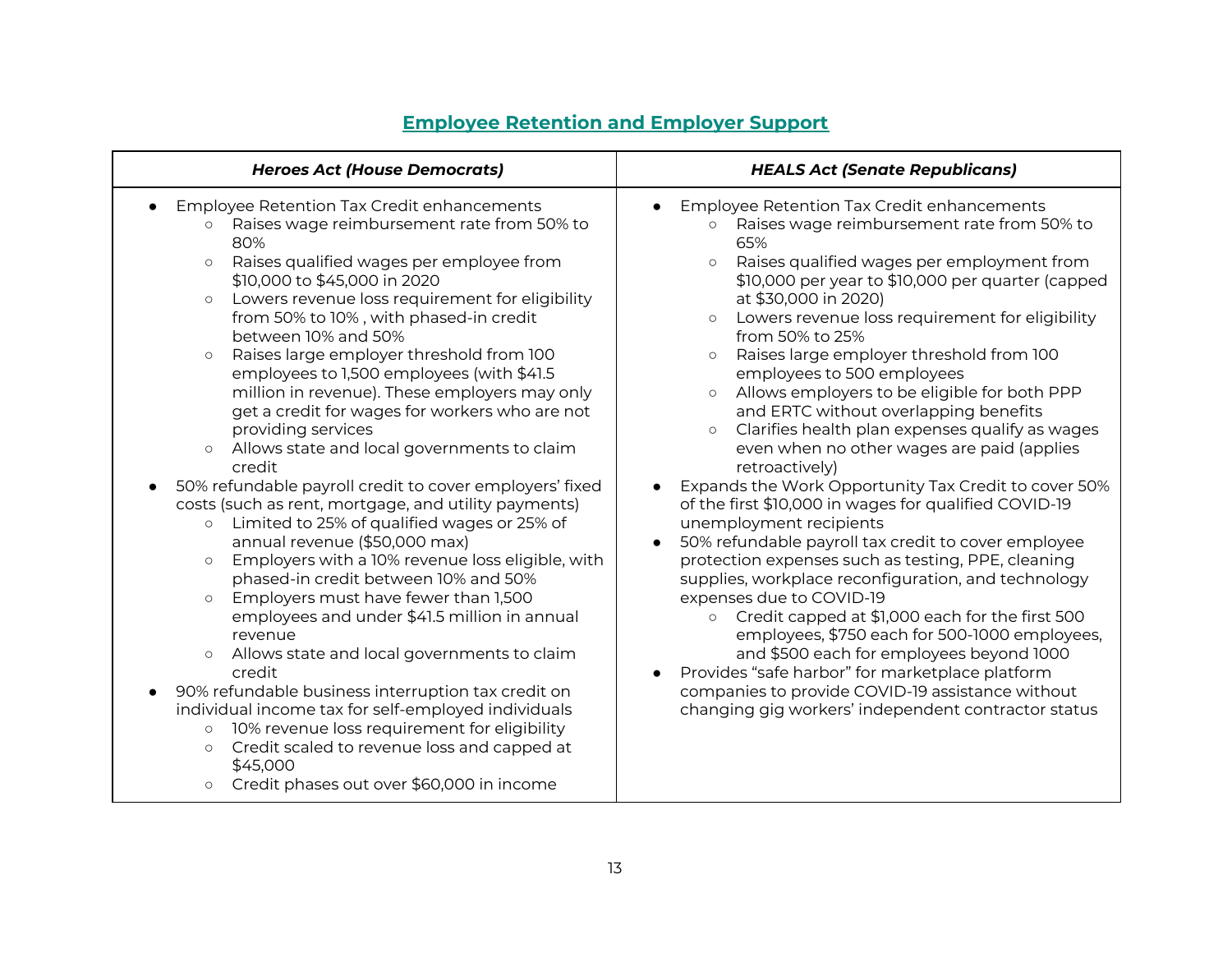### **Industry Aid and Oversight**

<span id="page-13-0"></span>

| <b>Heroes Act (House Democrats)</b>                                                                                                                                                                                                                                                                                                                                                                                                                                                                                                                                                                                                     | <b>HEALS Act (Senate Republicans)</b>                                                                                                                                                                                                                                                                                                                                                                                                                                                             |
|-----------------------------------------------------------------------------------------------------------------------------------------------------------------------------------------------------------------------------------------------------------------------------------------------------------------------------------------------------------------------------------------------------------------------------------------------------------------------------------------------------------------------------------------------------------------------------------------------------------------------------------------|---------------------------------------------------------------------------------------------------------------------------------------------------------------------------------------------------------------------------------------------------------------------------------------------------------------------------------------------------------------------------------------------------------------------------------------------------------------------------------------------------|
| Protects the independence of Inspectors General<br>$\bullet$<br>Requires Treasury Department and Inspectors General<br>$\bullet$<br>to provide reports to Congress on COVID-19 programs<br>Mandates public reporting of payroll grants to air<br>$\bullet$<br>carriers<br>Requires SBA reporting on Paycheck Protection<br>$\bullet$<br>Program and Economic Injury Disaster Loan (EIDL)<br>program<br>Extends involuntary furlough ban for air carriers<br>$\bullet$<br>receiving aviation worker relief and clarifies collective<br>bargaining protections<br>\$30 million for Government Accountability Office<br>$\bullet$<br>(GAO) | \$10 billion for airports<br>$\bullet$<br>No protections for Inspectors General<br>Requires disclosure to the SBA if the President, Vice<br>President, Cabinet, Member of Congress, or a family<br>member has a controlling interest in a small business<br>seeking SBA assistance<br>Clarifies that the Pandemic Response Accountability<br>$\bullet$<br>Committee has jurisdiction over CARES Act programs<br>as well as subsequent COVID-19 legislation<br>\$11.3 million for GAO<br>$\bullet$ |

## **Tax Provisions**

<span id="page-13-1"></span>

| <b>Heroes Act (House Democrats)</b>                                                                                                                                                                                                                                                                                                                                                                                                                                          | <b>HEALS Act (Senate Republicans)</b>                                                                                                                                                           |
|------------------------------------------------------------------------------------------------------------------------------------------------------------------------------------------------------------------------------------------------------------------------------------------------------------------------------------------------------------------------------------------------------------------------------------------------------------------------------|-------------------------------------------------------------------------------------------------------------------------------------------------------------------------------------------------|
| Repeals the \$135 billion tax break for "pass-throughs"<br>Limits the carry-back period for writing off net<br>operating losses<br>Provides above-the-line deduction for first responders<br>and frontline workers<br>Creates a 30% refundable payroll tax credit (50% for<br>essential workers) for employer benefits covering<br>personal, family, living, or funeral expenses related to<br>COVID-19<br>Removes cap for state and local tax deduction in 2020<br>and 2021 | Keeps existing tax breaks in place<br>Increases the tax deduction for business meals from<br>50% to 100%<br>Sets procedures for assessing state and local taxes on<br>remote and mobile workers |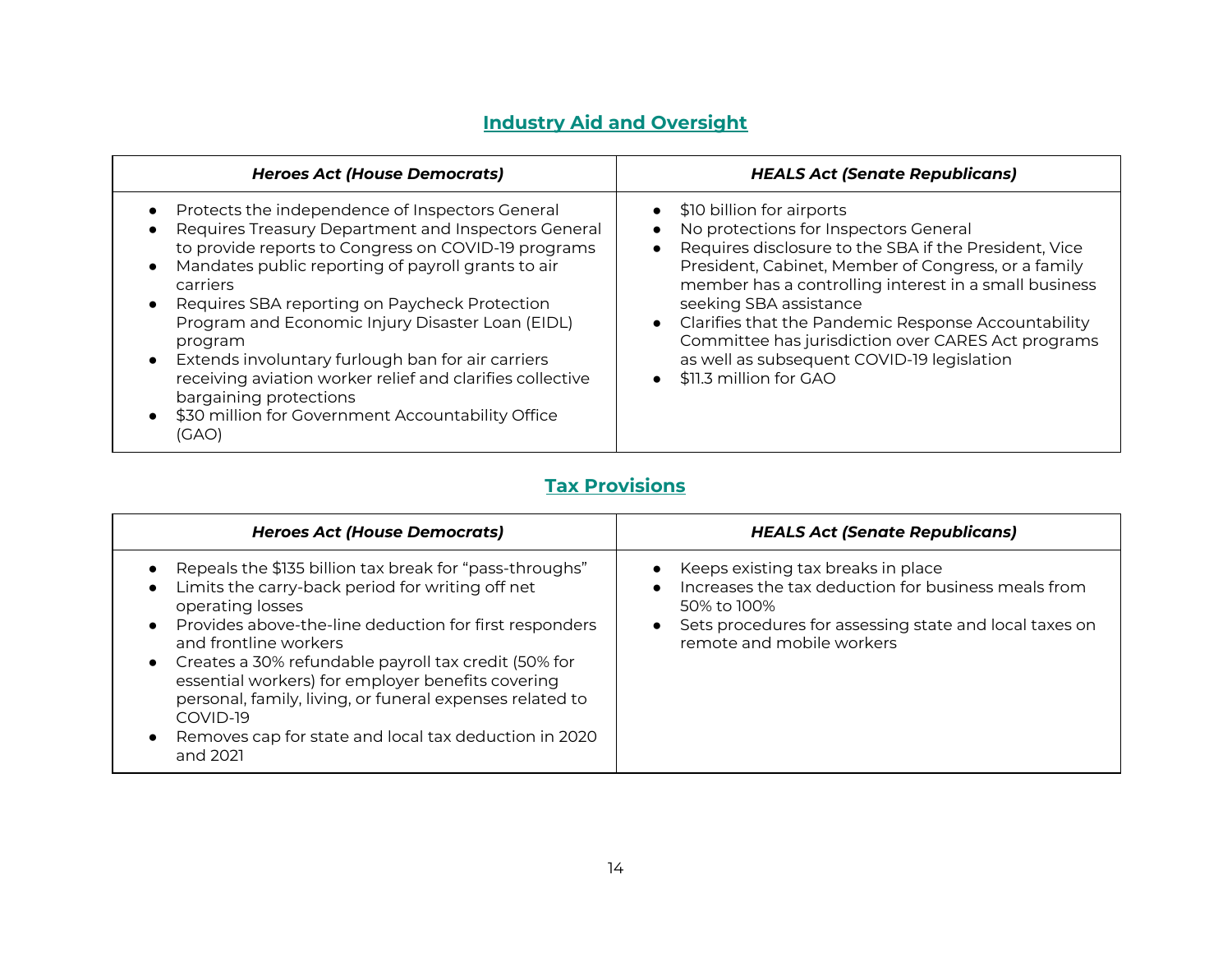## **Debt Commissions**

<span id="page-14-0"></span>

| <b>Heroes Act (House Democrats)</b>                                                  | <b>HEALS Act (Senate Republicans)</b>                                                                                                                                                                                                                                                                                                                                                                                                                                                                       |
|--------------------------------------------------------------------------------------|-------------------------------------------------------------------------------------------------------------------------------------------------------------------------------------------------------------------------------------------------------------------------------------------------------------------------------------------------------------------------------------------------------------------------------------------------------------------------------------------------------------|
| No commissions to changes mandatory programs<br>such as Social Security and Medicare | Establishes bipartisan "Rescue Committees" for federal<br>$\bullet$<br>trust funds that spent more than \$20 billion in the prior<br>fiscal year, including the Social Security, Medicare, and<br><b>Highway Trust Funds</b><br>Each "Rescue Committee" would propose<br>$\circ$<br>recommendations to "avoid depletion" of the<br>trust fund, provide 75 years of solvency, and<br>"simplify" the program<br>Recommendations of a Rescue Committee<br>would receive expedited consideration in<br>Congress |

## **Immigration**

<span id="page-14-1"></span>

| <b>Heroes Act (House Democrats)</b>                                                                                                                                                                                                                                                                                                                                                                                                                                                                                                                                                                                         | <b>HEALS Act (Senate Republicans)</b>                                                                                                                                                                                      |
|-----------------------------------------------------------------------------------------------------------------------------------------------------------------------------------------------------------------------------------------------------------------------------------------------------------------------------------------------------------------------------------------------------------------------------------------------------------------------------------------------------------------------------------------------------------------------------------------------------------------------------|----------------------------------------------------------------------------------------------------------------------------------------------------------------------------------------------------------------------------|
| Automatically extends temporary immigration status<br>or work authorization set to expire during crisis<br>Automatically extends work permits for<br>$\circ$<br>Deferred Action for Childhood Arrivals (DACA)<br>and Temporary Protected Status (TPS)<br>recipients for at least the original time period<br>granted to the individual<br>Provides employment authorization and protections<br>from removal to critical infrastructure workers<br>Remote swearing-in ceremony must be available for<br>any individuals approved for naturalization<br>Use of Medicaid may not be considered under the<br>public charge rule | • No extension of temporary immigration status or work<br>authorization<br>\$1.6 billion for U.S. Customs and Border Protection<br>\$1.2 billion in loan authority for U.S. Citizenship and<br><b>Immigration Services</b> |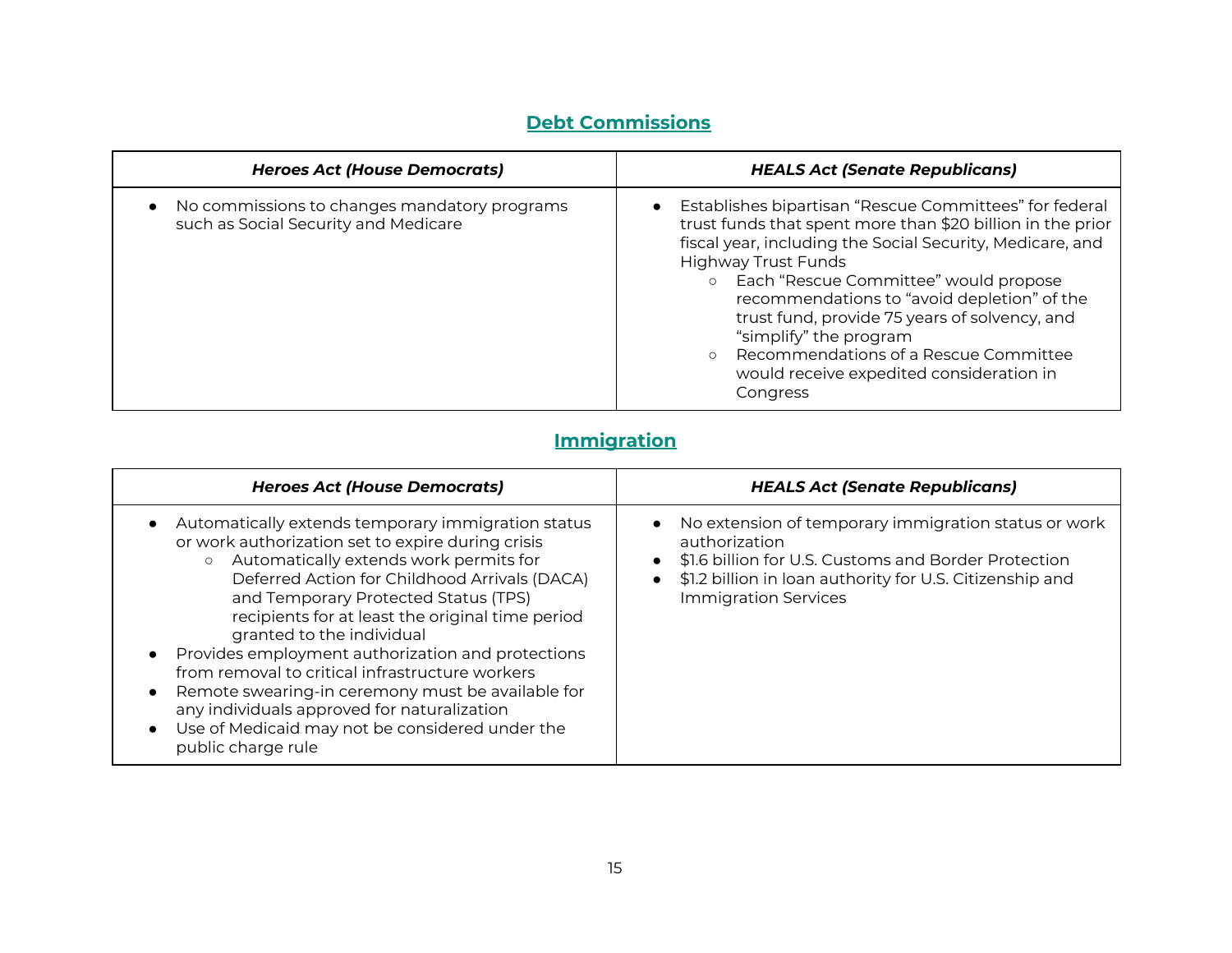<span id="page-15-0"></span>

| <b>Heroes Act (House Democrats)</b>                                                                                                                                                                                                                                                                                                                                                                                                                                                                                                                                                                                                                                                                                                                                                                                                                                                                                                                                                                                                                                                                                                                                                                                                                                                                                                                                                                                                                                                                                                                                                                  | <b>HEALS Act (Senate Republicans)</b>                                                                                                                                                                                                          |
|------------------------------------------------------------------------------------------------------------------------------------------------------------------------------------------------------------------------------------------------------------------------------------------------------------------------------------------------------------------------------------------------------------------------------------------------------------------------------------------------------------------------------------------------------------------------------------------------------------------------------------------------------------------------------------------------------------------------------------------------------------------------------------------------------------------------------------------------------------------------------------------------------------------------------------------------------------------------------------------------------------------------------------------------------------------------------------------------------------------------------------------------------------------------------------------------------------------------------------------------------------------------------------------------------------------------------------------------------------------------------------------------------------------------------------------------------------------------------------------------------------------------------------------------------------------------------------------------------|------------------------------------------------------------------------------------------------------------------------------------------------------------------------------------------------------------------------------------------------|
| Mandates release into community supervision of<br>$\bullet$<br>federal prisoners and pretrial detainees who are<br>non-violent<br>Expands court authority to order compassionate<br>$\bullet$<br>release for federal prisoners and to reduce sentences<br>Increases the availability of home detention for<br>$\bullet$<br>non-violent elderly prisoners<br>\$600 million for Pandemic Justice Response Grants to<br>address COVID-19 in correctional institutions, support<br>pre-trial citation and release, and fund Juvenile Specific<br>Services<br>\$250 million for Second Chance grants for ex-prisoner<br>reintegration and anti-recidivism<br>\$200 million for Bureau of Prisons<br>\$300 million for Byrne Justice Assistance Grants to<br>supply PPE and control outbreaks at prisons<br>Funding cannot be withheld from sanctuary<br>$\circ$<br>jurisdictions<br>Moratorium on court-imposed fees and fines during<br>the COVID-19 crisis<br>Immediate interim cap on voice and video call rates<br>from prisons or jails with permanent caps within 18<br>months<br>Ensures confidential electronic communication<br>$\bullet$<br>between those in custody and their attorneys<br>Medicaid eligibility for inmates 30 days prior to release<br>$\bullet$<br>Requires Immigration and Customs Enforcement (ICE)<br>$\bullet$<br>to conduct file reviews for those in custody and<br>prioritize for release for those not subject to mandatory<br>detention<br>Requires ICE to provide free and unlimited access to<br>phones, soap, sanitizer, and other necessary hygiene<br>products | No provisions for release into community supervision<br>$\bullet$<br>or compassionate release<br>\$200 million for Bureau of Prisons<br>No moratorium on court-imposed fees and fines<br>$\bullet$<br>No cap on prison call rates<br>$\bullet$ |

#### **Jails, Prisons, and Detention Facilities**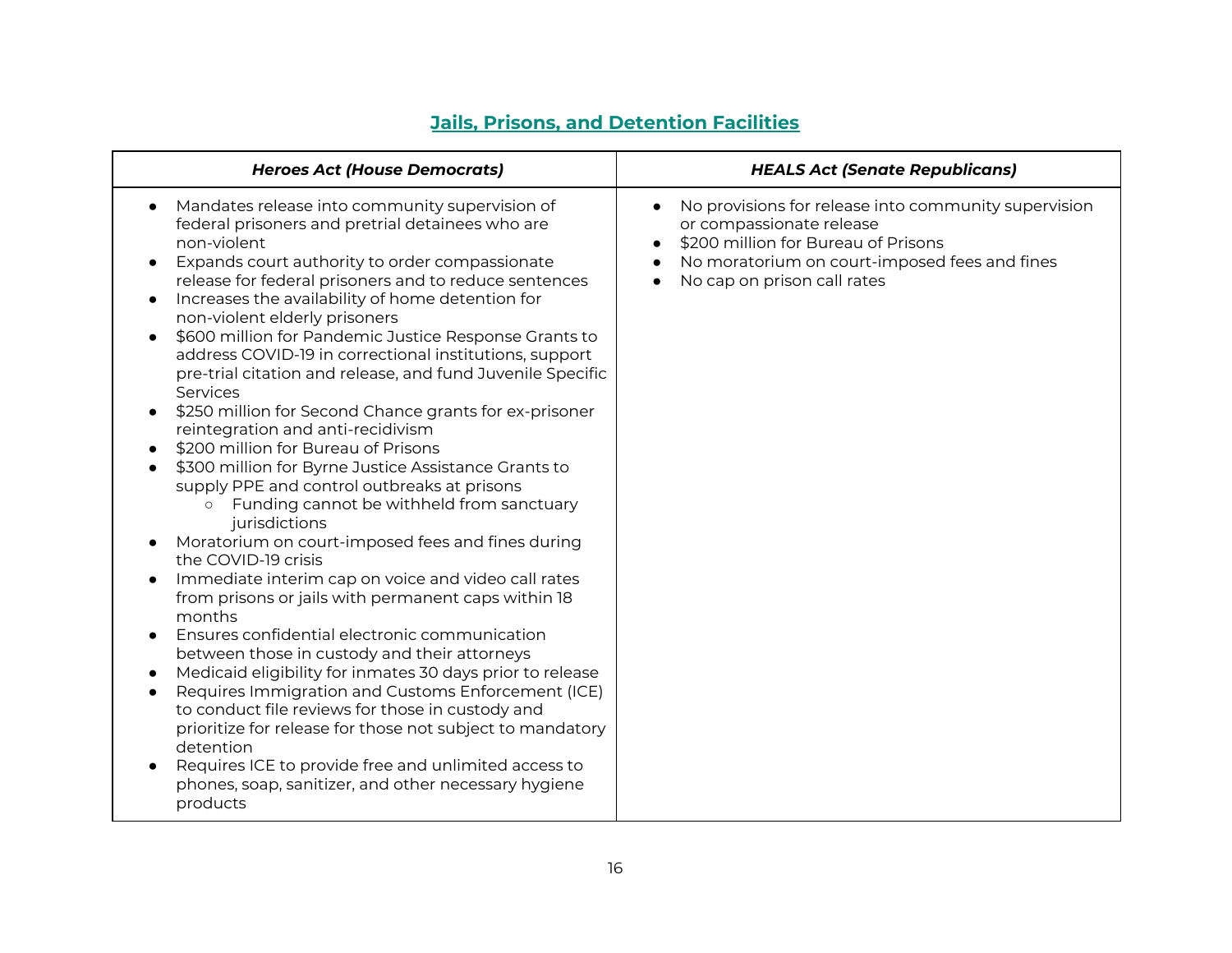## **Domestic Violence**

<span id="page-16-0"></span>

| <b>Heroes Act (House Democrats)</b>                                                                                                     | <b>HEALS Act (Senate Republicans)</b>                                      |
|-----------------------------------------------------------------------------------------------------------------------------------------|----------------------------------------------------------------------------|
| \$100 million for Violence Against Women Act<br>programs<br>\$90 million for family violence and child abuse<br>prevention and services | \$190 million for family violence prevention and child<br>welfare programs |

### **Mental Health**

<span id="page-16-1"></span>

| <b>Heroes Act (House Democrats)</b>                                                                                                                                                                                                                                                                                                                      | <b>HEALS Act (Senate Republicans)</b> |
|----------------------------------------------------------------------------------------------------------------------------------------------------------------------------------------------------------------------------------------------------------------------------------------------------------------------------------------------------------|---------------------------------------|
| \$3 billion for the Substance Abuse and Mental Health<br>Services Administration (SAMHSA), including \$150<br>million for tribes<br>Research on mental health impact of COVID-19<br>Designation of 9-8-8 universal dialing code for Naitonal<br>Suicide Prevention Lifeline<br>Report to Congress on servicemember suicides during<br>COVID-19 emergency | \$4.5 billion for SAMHSA              |

#### **Anti-Discrimination and Hate Crime Protections**

<span id="page-16-2"></span>

| <b>Heroes Act (House Democrats)</b>                                                                                                                                                                                                                                                                       | <b>HEALS Act (Senate Republicans)</b>                                        |
|-----------------------------------------------------------------------------------------------------------------------------------------------------------------------------------------------------------------------------------------------------------------------------------------------------------|------------------------------------------------------------------------------|
| Applies anti-discrimination protections to coronavirus<br>relief<br>Grant funding for the collection and reporting of hate<br>crimes data (Jabara-Heyer NO HATE Act)<br>Grants for law enforcement activities and crime<br>reduction programs to prevent, address, or otherwise<br>respond to hate crimes | No anti-discrimination protections or hate crime<br>$\bullet$<br>protections |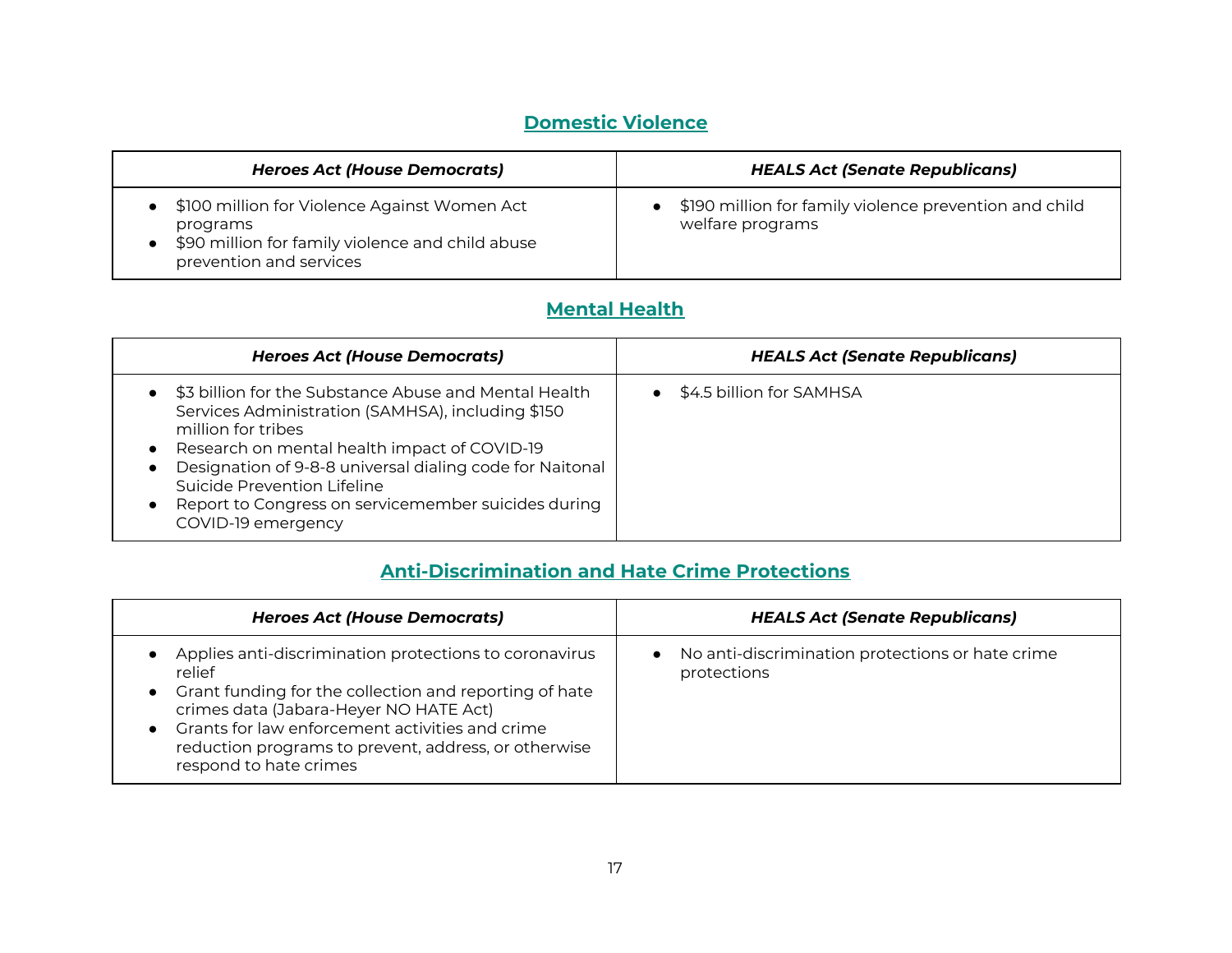## **Elections**

<span id="page-17-0"></span>

| <b>Heroes Act (House Democrats)</b>                                                                                                                                                                                                                                                             | <b>HEALS Act (Senate Republicans)</b>                |
|-------------------------------------------------------------------------------------------------------------------------------------------------------------------------------------------------------------------------------------------------------------------------------------------------|------------------------------------------------------|
| \$3.6 billion for Election Assistance Grants<br>Guarantees access to vote-by-mail for the November<br>2020 elections and all future elections<br>Requires at least 15 consecutive days of early voting in<br>federal elections<br>Ensures that people can register to vote by mail or<br>online | No funding or protections for elections<br>$\bullet$ |

## **Postal Service**

<span id="page-17-1"></span>

| <b>Heroes Act (House Democrats)</b>                                                                                            | <b>HEALS Act (Senate Republicans)</b> |
|--------------------------------------------------------------------------------------------------------------------------------|---------------------------------------|
| \$25 billion to ensure continued operations<br>Repeals restrictions on \$10 billion in borrowing<br>authority in the CARES Act | No funding for the Postal Service     |

### **Census**

<span id="page-17-2"></span>

| <b>Heroes Act (House Democrats)</b>                                                                                                                                             | <b>HEALS Act (Senate Republicans)</b>                                                                              |
|---------------------------------------------------------------------------------------------------------------------------------------------------------------------------------|--------------------------------------------------------------------------------------------------------------------|
| • \$410 million for additional expenses due to COVID-19<br>Allows 120-day delay in publication of apportionment<br>and state redistricting data<br>Protections for data quality | • \$448 million for additional expenses due to COVID-19<br>• No deadline extension or protections for data quality |